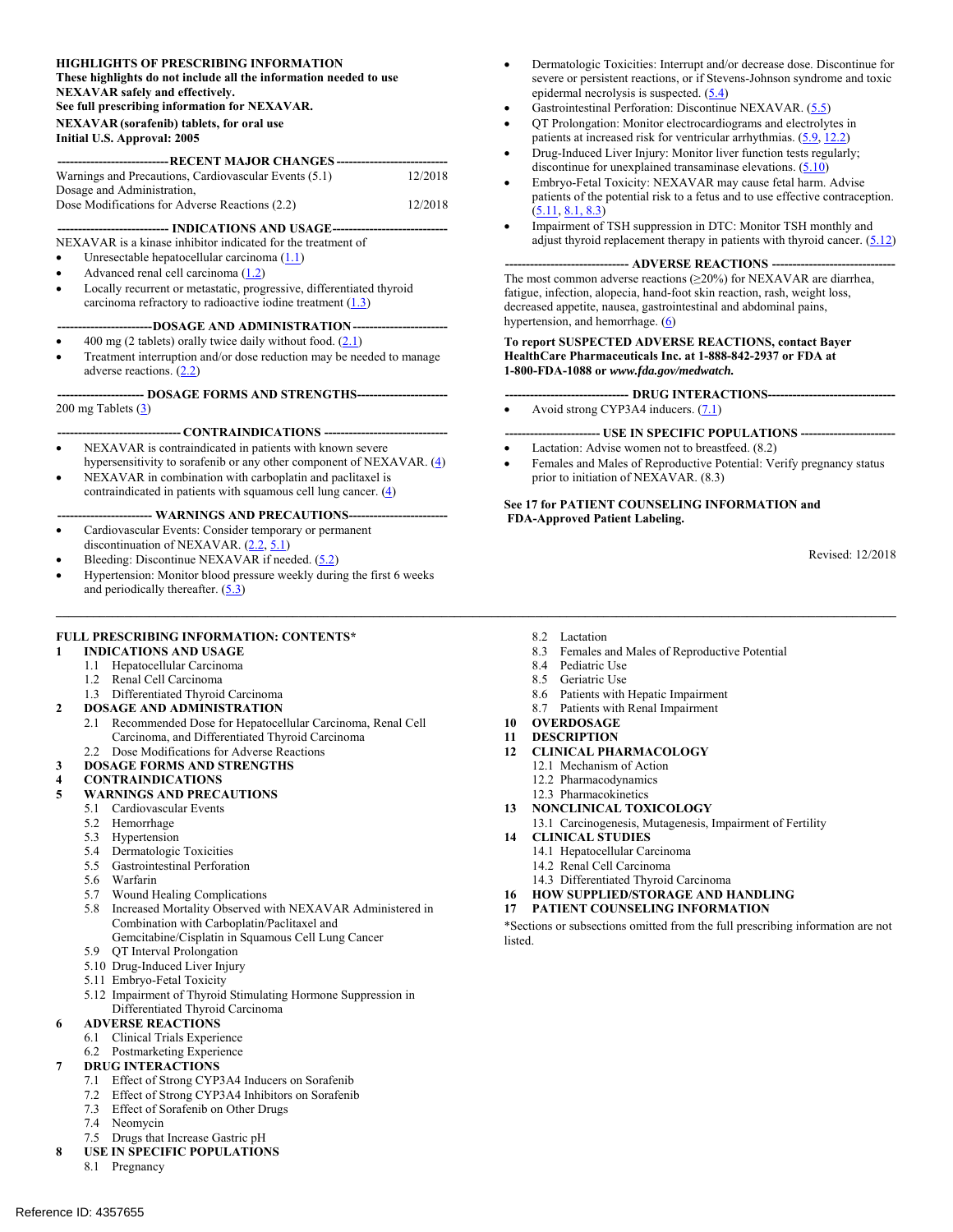# **FULL PRESCRIBING INFORMATION**

# **1 INDICATIONS AND USAGE**

### **1.1 Hepatocellular Carcinoma**

 $NEXAVAR<sup>®</sup>$  is indicated for the treatment of patients with unresectable hepatocellular carcinoma (HCC).

#### **1.2 Renal Cell Carcinoma**

NEXAVAR is indicated for the treatment of patients with advanced renal cell carcinoma (RCC).

### **1.3 Differentiated Thyroid Carcinoma**

NEXAVAR is indicated for the treatment of patients with locally recurrent or metastatic, progressive, differentiated thyroid carcinoma (DTC) that is refractory to radioactive iodine treatment.

# **2 DOSAGE AND ADMINISTRATION**

### **2.1 Recommended Dose for Hepatocellular Carcinoma, Renal Cell Carcinoma, and Differentiated Thyroid Carcinoma**

The recommended daily dose of NEXAVAR is 400 mg (2 x 200 mg tablets) taken twice daily without food (at least 1 hour before or 2 hours after a meal). Treatment should continue until the patient is no longer clinically benefiting from therapy or until unacceptable toxicity occurs.

### **2.2 Dose Modifications for Adverse Reactions**

Temporary interruption of NEXAVAR is recommended in patients undergoing major surgical procedures *[see Warnings and Precautions (5.7)]*.

Temporary interruption or permanent discontinuation of NEXAVAR may be required *[see Table 1 and Warnings and Precautions (5)].*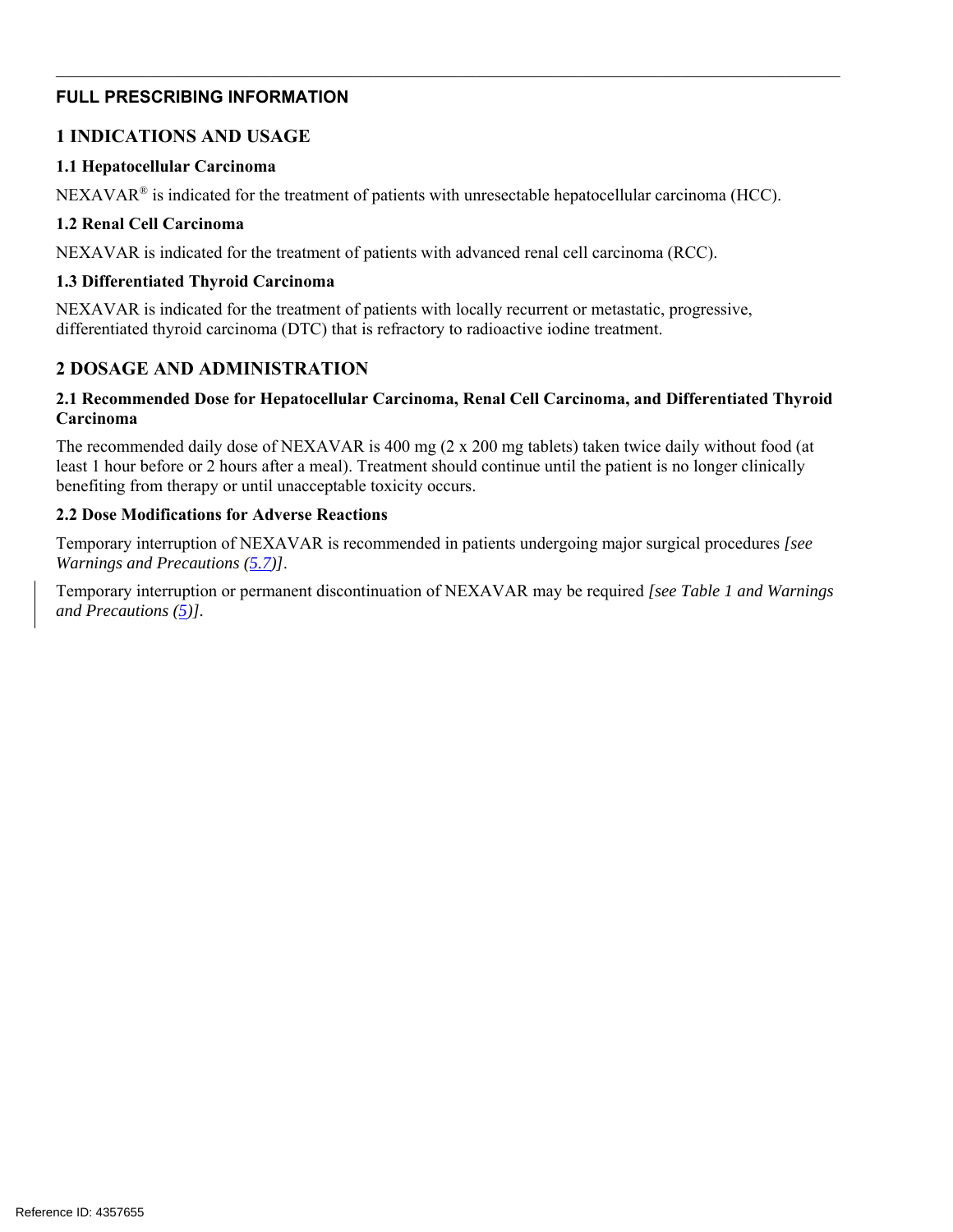| <b>Adverse Reaction</b>                                                                                                                                                           | <b>CTCAE Grade</b>                                                                                                                                                                          | <b>Action</b>                                                                         | <b>Dose Reduce and</b><br><b>Resume Nexavar</b>                                                                                                                               |
|-----------------------------------------------------------------------------------------------------------------------------------------------------------------------------------|---------------------------------------------------------------------------------------------------------------------------------------------------------------------------------------------|---------------------------------------------------------------------------------------|-------------------------------------------------------------------------------------------------------------------------------------------------------------------------------|
| Cardiovascular<br><b>Events</b>                                                                                                                                                   |                                                                                                                                                                                             |                                                                                       |                                                                                                                                                                               |
| Cardiac Ischemia<br>and/or Infarction                                                                                                                                             | Grade 2 and above                                                                                                                                                                           | Permanently discontinue                                                               | Do not resume                                                                                                                                                                 |
| Congestive Heart                                                                                                                                                                  | Grade 3                                                                                                                                                                                     | Interrupt $a$ until $\leq$ Grade 1                                                    | Decrease one dose<br>level <sup>b c</sup>                                                                                                                                     |
| Failure                                                                                                                                                                           | Grade 4                                                                                                                                                                                     | Permanently discontinue                                                               | Do not resume                                                                                                                                                                 |
| Hemorrhage<br>requiring medical<br>intervention                                                                                                                                   | Grade 2 and above                                                                                                                                                                           | Permanently discontinue                                                               | Do not resume                                                                                                                                                                 |
|                                                                                                                                                                                   | Grade 2 asymptomatic<br>and diastolic pressure 90-<br>99 mm Hg                                                                                                                              | Treat with anti-hypertensive<br>therapy                                               | Continue<br>NEXAVAR dosing<br>as scheduled and<br>closely monitor<br>blood pressure.                                                                                          |
| <b>Hypertension</b>                                                                                                                                                               | Grade 2<br>(symptomatic/persistent)<br><b>OR</b><br>Grade 2 symptomatic<br>increase by $>20$ mm Hg<br>(diastolic) or $>140/90$ mm<br>Hg if previously within<br>normal limits<br>OR Grade 3 | Interrupt until symptoms<br>resolve and diastolic blood<br>pressure $< 90$ mm Hg      | Treat with anti-<br>hypertensives.<br>Reduce dose to one<br>dose level <sup>c</sup> when<br>resumed.<br>If needed, reduce<br>another dose level. <sup>b</sup><br>$\mathbf{c}$ |
|                                                                                                                                                                                   | Grade 4                                                                                                                                                                                     | Permanently discontinue                                                               | Do not resume                                                                                                                                                                 |
| <b>Gastrointestinal</b><br>Perforation                                                                                                                                            | Any grade                                                                                                                                                                                   | Permanently discontinue                                                               | Do not resume                                                                                                                                                                 |
| Monitor electrolytes and<br>electrocardiograms If QTc<br>is $>500$ milliseconds or<br><b>QT</b> Prolongation<br>for an increase from<br>baseline of 60<br>milliseconds or greater |                                                                                                                                                                                             | Interrupt<br>Correct electrolyte<br>abnormalities (magnesium,<br>potassium, calcium). | Use medical<br>judgement before<br>restarting                                                                                                                                 |
| <b>Severe DILI</b>                                                                                                                                                                | > Grade 3 ALT in the<br>absence of another cause <sup>d</sup><br>$AST/ALT > 3xULN$ with<br>bilirubin $> 2x$ ULN in the<br>absence of another caused                                         | Permanently discontinue                                                               | Do not resume                                                                                                                                                                 |
| Grade 2<br>Non-hematological                                                                                                                                                      |                                                                                                                                                                                             | Treat on time                                                                         | Decrease one dose                                                                                                                                                             |
| toxicities                                                                                                                                                                        | Grade 3                                                                                                                                                                                     |                                                                                       | level <sup>c</sup>                                                                                                                                                            |
|                                                                                                                                                                                   | 1 <sup>st</sup> occurrence                                                                                                                                                                  | Interrupt until $\leq$ Grade 2                                                        | Decrease one dose<br>level <sup>c</sup>                                                                                                                                       |
|                                                                                                                                                                                   | No improvement within 7<br>days or 2 <sup>nd</sup> or 3 <sup>rd</sup><br>occurrence                                                                                                         | Interrupt until $\leq$ Grade 2                                                        | Decrease two dose<br>levels <sup>c</sup>                                                                                                                                      |
|                                                                                                                                                                                   | 4 <sup>th</sup> occurrence                                                                                                                                                                  | Interrupt until $\leq$ Grade 2                                                        | Decrease three dose<br>levels <sup>c</sup>                                                                                                                                    |

# **Table 1: Adverse Reactions Requiring Dose Modification of Nexavar**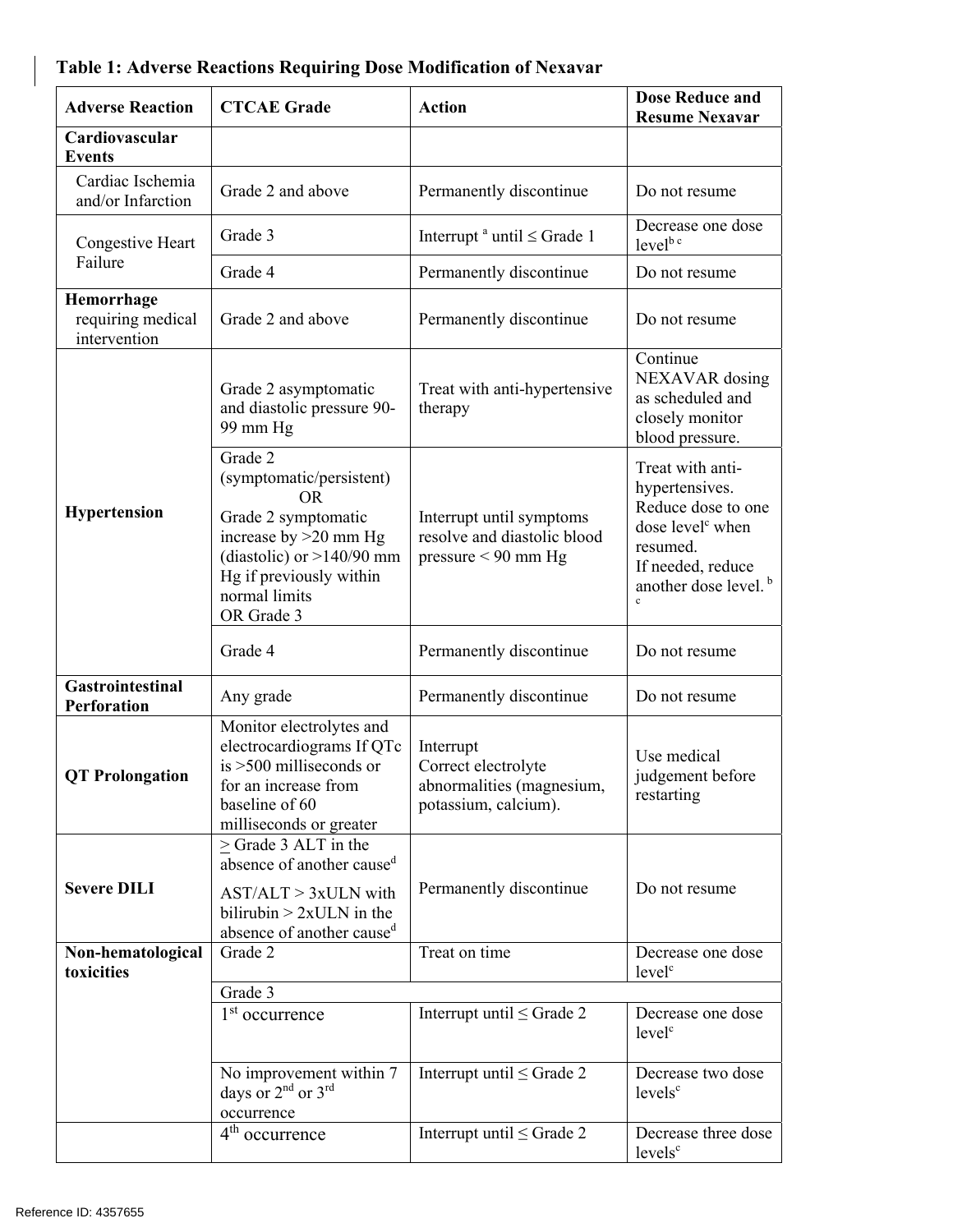|                | -     | ontinue<br>пянс<br>enur<br>sco | resume<br>no<br>,,, |
|----------------|-------|--------------------------------|---------------------|
| <b>TTT 3 T</b> | T T T |                                |                     |

ULN-upper limit of normal; DILI-drug induced liver injury

- a If no recovery after 30 day interruption, treatment will be discontinued unless the patient is deriving clinical benefit
- b If more than 2 dose reductions are required, treatment will be discontinued
- c Hepatocellular and renal cell carcinoma (400 mg daily, 200 mg daily or 400 every other day) and thyroid cancer (800 mg to 600 mg, 400 mg, and 200 mg). See details below for reduction per indication
- d In addition, any grade Alkaline phosphatase increase in the absence of known bone pathology and Grade 2 or worse Bilirubin increase; Any 1 of the following:  $INR \ge 1.5$ , Ascites and/or encephalopathy in the absence of underlying cirrhosis or other organ failure considered to be due to DILI.

#### *Dose modifications for Hepatocellular Carcinoma and Renal Cell Carcinoma*

When dose reduction is necessary, the NEXAVAR dose may be reduced to 400 mg once daily. If additional dose reduction is required, NEXAVAR may be reduced to a single 400 mg dose every other day *[see Warnings and Precautions (5)]*.

Suggested dose modifications for dermatologic toxicities are outlined in Table 2.

### **Table 2: Suggested Dose Modifications for Dermatologic Toxicities in Patients with Hepatocellular Carcinoma, Renal Cell Carcinoma and Differentiated Thyroid Carcinoma**

| <b>Dermatologic Toxicity Grade</b>                                                                                               | <b>Occurrence</b>                            | <b>NEXAVAR Dose Modification</b>                                                                                                               |                                                                                           |  |
|----------------------------------------------------------------------------------------------------------------------------------|----------------------------------------------|------------------------------------------------------------------------------------------------------------------------------------------------|-------------------------------------------------------------------------------------------|--|
|                                                                                                                                  |                                              | <b>Hepatocellular and</b><br><b>Renal Cell Carcinoma</b>                                                                                       | <b>Differentiated Thyroid</b><br>Carcinoma                                                |  |
|                                                                                                                                  | $1st$ occurrence                             | Continue treatment with<br>NEXAVAR and consider<br>topical therapy for symptomatic<br>relief.<br>If no improvement within 7<br>days, see below | Decrease NEXAVAR<br>dose to 600 mg daily If<br>no improvement within<br>7 days, see below |  |
| Grade 2: Painful erythema and<br>swelling of the hands or feet<br>and/or discomfort affecting the<br>patient's normal activities | No improvement<br>within 7 days at           | Interrupt NEXAVAR treatment<br>until toxicity resolves to<br>Grade 0-1                                                                         | Interrupt NEXAVAR<br>until resolved or<br>improved to Grade 1                             |  |
|                                                                                                                                  | reduced dose or<br>2nd and 3rd<br>occurrence | When resuming treatment,<br>decrease NEXAVAR dose by<br>one dose level (400 mg daily or<br>400 mg every other day)                             | If NEXAVAR is<br>resumed, decrease dose<br>(see Table 3)                                  |  |
|                                                                                                                                  | $4th$ occurrence                             | Discontinue NEXAVAR treatment                                                                                                                  |                                                                                           |  |
|                                                                                                                                  |                                              | Interrupt NEXAVAR treatment<br>until toxicity resolves to Grade<br>$0 - 1$                                                                     | <b>Interrupt NEXAVAR</b><br>until resolved or<br>improved to Grade 1                      |  |
| Grade 3: Moist desquamation,<br>ulceration, blistering, or severe                                                                | 1 <sup>st</sup> occurrence                   | When resuming treatment,<br>decrease NEXAVAR dose by<br>one dose level (400 mg daily or<br>400 mg every other day)                             | NEXAVAR is resumed,<br>decrease dose by one<br>dose level (see Table 3)                   |  |
| pain of the hands or feet,<br>resulting in inability to work or<br>perform activities of daily living                            |                                              | Interrupt NEXAVAR treatment<br>until toxicity resolves to<br>Grade 0-1                                                                         | <b>Interrupt NEXAVAR</b><br>until resolved or<br>improved to Grade 1                      |  |
|                                                                                                                                  | $2nd$ occurrence                             | When resuming treatment,<br>decrease NEXAVAR dose by<br>one dose level (400 mg daily or<br>400 mg every other day)                             | When NEXAVAR is<br>resumed, decrease dose<br>by 2 dose levels (see<br>Table 3)            |  |
|                                                                                                                                  | $3rd$ occurrence                             | Discontinue NEXAVAR treatment                                                                                                                  |                                                                                           |  |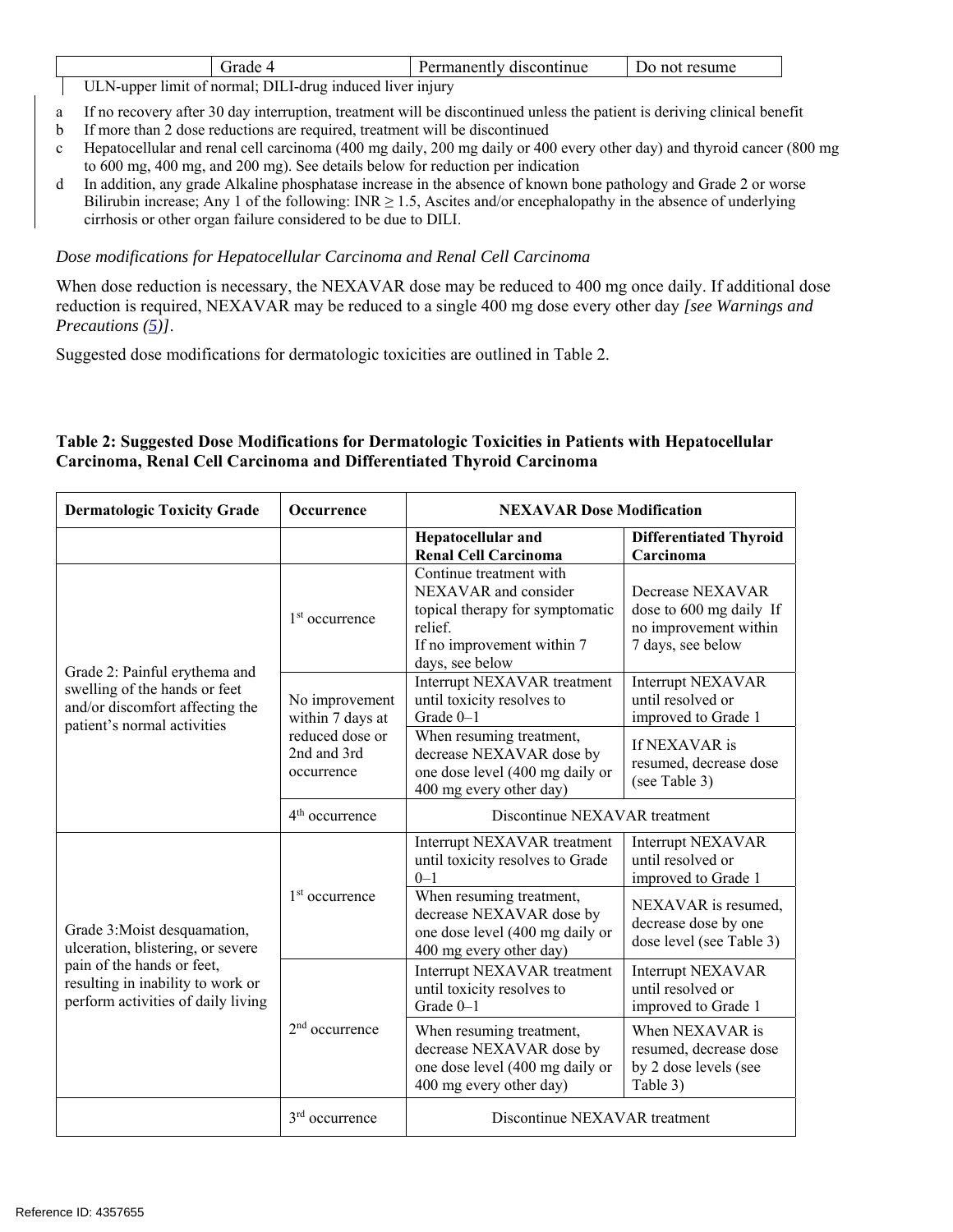#### *Dose modifications for Differentiated Thyroid Carcinoma*

#### **Table 3: Recommended Doses for Patients with Differentiated Thyroid Carcinoma Requiring Dose Reduction**

| <b>Dose</b>       | <b>NEXAVAR</b> Dose |                                                 |
|-------------------|---------------------|-------------------------------------------------|
| Reduction         |                     |                                                 |
| <b>First Dose</b> | 600 mg daily dose   | 400 mg and 200 mg 12 hours apart (2 tablets and |
| Reduction         |                     | 1 tablet 12 hours apart – either dose can come  |
|                   |                     | first)                                          |
| Second Dose       | 400 mg daily dose   | 200 mg twice daily (1 tablet twice daily)       |
| Reduction         |                     |                                                 |
| Third Dose        | 200 mg daily dose   | 200 mg once daily (1 tablet once daily)         |
| Reduction         |                     |                                                 |

When dose reduction is necessary for dermatologic toxicities, reduce the NEXAVAR dose as indicated in Table 2.

Following improvement of Grade 2 or 3 dermatologic toxicity to Grade 0–1 after at least 28 days of treatment on a reduced dose of NEXAVAR, the dose of NEXAVAR may be increased one dose level from the reduced dose. Approximately 50% of patients requiring a dose reduction for dermatologic toxicity are expected to meet these criteria for resumption of the higher dose and roughly 50% of patients resuming the previous dose are expected to tolerate the higher dose (that is, maintain the higher dose level without recurrent Grade 2 or higher dermatologic toxicity).

# **3 DOSAGE FORMS AND STRENGTHS**

Tablets containing sorafenib tosylate (274 mg) equivalent to 200 mg of sorafenib.

NEXAVAR tablets are round, biconvex, red film-coated tablets, debossed with the "Bayer cross" on one side and "200" on the other side.

# **4 CONTRAINDICATIONS**

- NEXAVAR is contraindicated in patients with known severe hypersensitivity to sorafenib or any other component of NEXAVAR.
- NEXAVAR in combination with carboplatin and paclitaxel is contraindicated in patients with squamous cell lung cancer *[see Warnings and Precautions (5.8)]*.

# **5 WARNINGS AND PRECAUTIONS**

#### **5.1 Cardiovascular Events**

In the SHARP (HCC) study, the incidence of cardiac ischemia/infarction was 2.7% in NEXAVAR-treated patients compared with 1.3% in the placebo-treated group, in the TARGET (RCC) study, the incidence of cardiac ischemia/infarction was higher in the NEXAVAR-treated group (2.9%) compared with the placebo-treated group (0.4%), and in the DECISION (DTC) study, the incidence of cardiac ischemia/infarction was 1.9% in the NEXAVAR-treated group compared with 0% in the placebo-treated group. Patients with unstable coronary artery disease or recent myocardial infarction were excluded from this study. In multiple clinical trials, congestive heart failure has been reported in 1.9% of Nexavar-treated patients (N=2276) *[see Adverse Reactions (6.2)]*.

Temporary or permanent discontinuation of NEXAVAR should be considered in patients who develop cardiovascular events *[see Dosage and Administration (2.2)].*

#### **5.2 Hemorrhage**

An increased risk of bleeding may occur following NEXAVAR administration. In the SHARP (HCC) study, an excess of bleeding regardless of causality was not apparent and the rate of bleeding from esophageal varices was 2.4% in NEXAVAR-treated patients and 4% in placebo-treated patients. Bleeding with a fatal outcome from any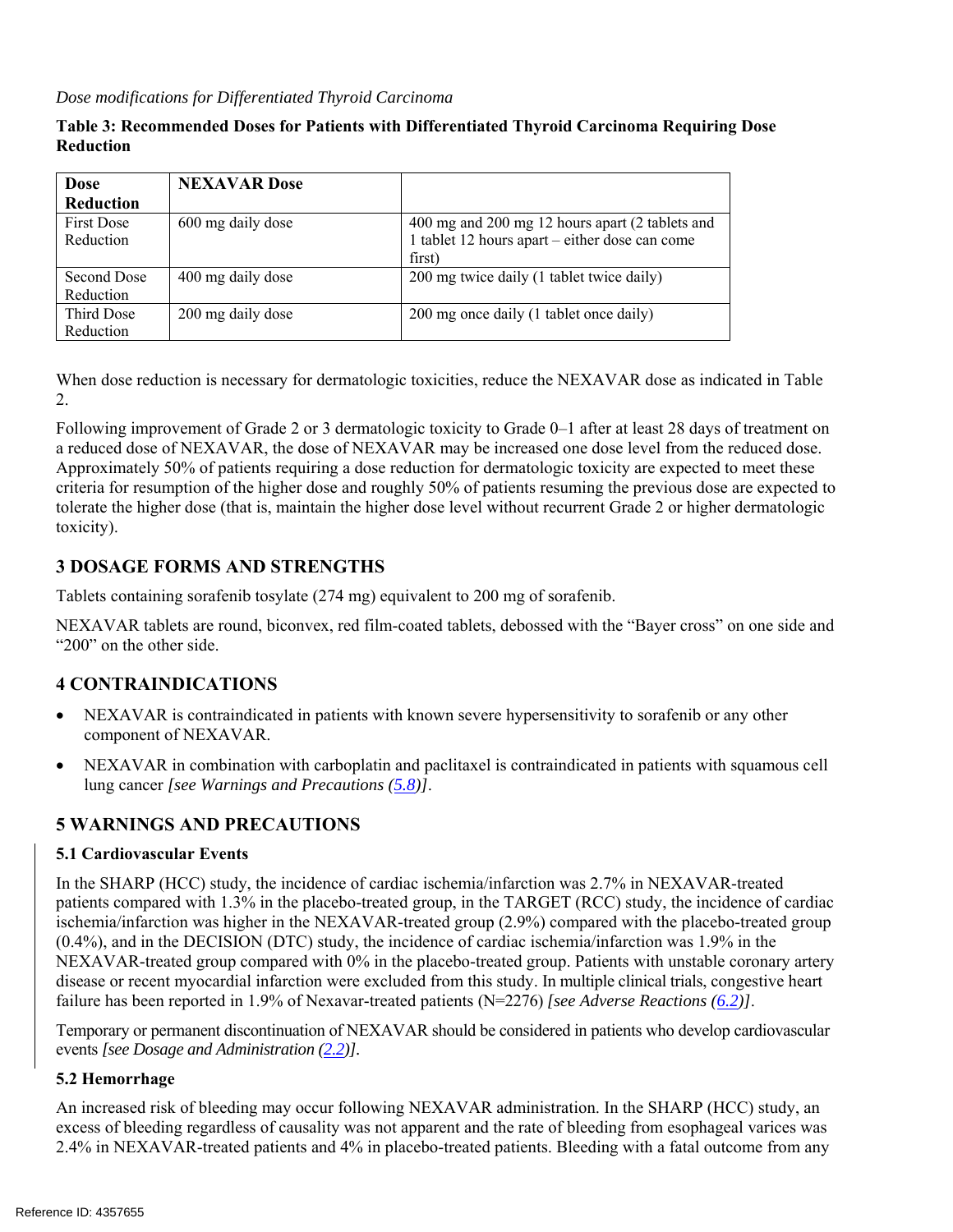site was reported in 2.4% of NEXAVAR-treated patients and 4% in placebo-treated patients. In the TARGET (RCC) study, bleeding regardless of causality was reported in 15.3% of patients in the NEXAVAR-treated group and 8.2% of patients in the placebo-treated group. The incidence of CTCAE Grade 3 and 4 bleeding was 2% and 0%, respectively, in NEXAVAR-treated patients, and 1.3% and 0.2%, respectively, in placebo-treated patients. There was one fatal hemorrhage in each treatment group in the TARGET (RCC) study. In the DECISION (DTC) study, bleeding was reported in 17.4% of NEXAVAR-treated patients and 9.6% of placebo-treated patients; however the incidence of CTCAE Grade 3 bleeding was 1% in NEXAVAR-treated patients and 1.4% in placebotreated patients. There was no Grade 4 bleeding reported and there was one fatal hemorrhage in a placebo-treated patient.

If any bleeding necessitates medical intervention, permanent discontinuation of NEXAVAR should be considered *[see Dosage and Administration (2.2)]*. Due to the potential risk of bleeding, tracheal, bronchial, and esophageal infiltration should be treated with local therapy prior to administering NEXAVAR in patients with DTC.

# **5.3 Hypertension**

Monitor blood pressure weekly during the first 6 weeks of NEXAVAR. Thereafter, monitor blood pressure and treat hypertension, if required, in accordance with standard medical practice. In the SHARP (HCC) study, hypertension was reported in 9.4% of NEXAVAR-treated patients and 4.3% of patients in the placebo-treated group. In the TARGET (RCC) study, hypertension was reported in 16.9% of NEXAVAR-treated patients and 1.8% of patients in the placebo-treated group. In the DECISION (DTC) study, hypertension was reported in 40.6% of NEXAVAR-treated patients and 12.4% of placebo-treated patients. Hypertension was usually mild to moderate, occurred early in the course of treatment, and was managed with standard antihypertensive therapy. In cases of severe or persistent hypertension despite institution of antihypertensive therapy, consider temporary or permanent discontinuation of NEXAVAR *[see Dosage and Administration (2.2)]*. Permanent discontinuation due to hypertension occurred in 1 of 297 NEXAVAR-treated patients in the SHARP (HCC) study, 1 of 451 NEXAVAR-treated patients in the TARGET (RCC) study, and 1 of 207 NEXAVAR-treated patients in the DECISION (DTC) study.

# **5.4 Dermatologic Toxicities**

Hand-foot skin reaction and rash represent the most common adverse reactions attributed to NEXAVAR. Rash and hand-foot skin reaction are usually CTCAE Grade 1 and 2 and generally appear during the first six weeks of treatment with NEXAVAR. Management of dermatologic toxicities may include topical therapies for symptomatic relief, temporary treatment interruption and/or dose modification of NEXAVAR, or in severe or persistent cases, permanent discontinuation of NEXAVAR *[see Dosage and Administration (2.2)]*. Permanent discontinuation of therapy due to hand-foot skin reaction occurred in 4 (1.3%) of 297 NEXAVAR-treated patients with HCC, 3 (0.7%) of 451 NEXAVAR-treated patients with RCC, and 11 (5.3%) of 207 NEXAVAR-treated patients with DTC.

There have been reports of severe dermatologic toxicities, including Stevens-Johnson syndrome (SJS) and toxic epidermal necrolysis (TEN). These cases may be life-threatening. Discontinue NEXAVAR if SJS or TEN are suspected.

# **5.5 Gastrointestinal Perforation**

Gastrointestinal perforation is an uncommon adverse reaction and has been reported in less than 1% of patients taking NEXAVAR. In some cases this was not associated with apparent intra-abdominal tumor. In the event of a gastrointestinal perforation, permanently discontinue NEXAVAR.

# **5.6 Warfarin**

Infrequent bleeding or elevations in the International Normalized Ratio (INR) have been reported in some patients taking warfarin while on NEXAVAR. Monitor patients taking concomitant warfarin regularly for changes in prothrombin time (PT), INR or clinical bleeding episodes.

#### **5.7 Wound Healing Complications**

No formal studies of the effect of NEXAVAR on wound healing have been conducted. Temporary interruption of NEXAVAR is recommended in patients undergoing major surgical procedures. There is limited clinical experience regarding the timing of reinitiation of NEXAVAR following major surgical intervention. Therefore, the decision to resume NEXAVAR following a major surgical intervention should be based on clinical judgment of adequate wound healing.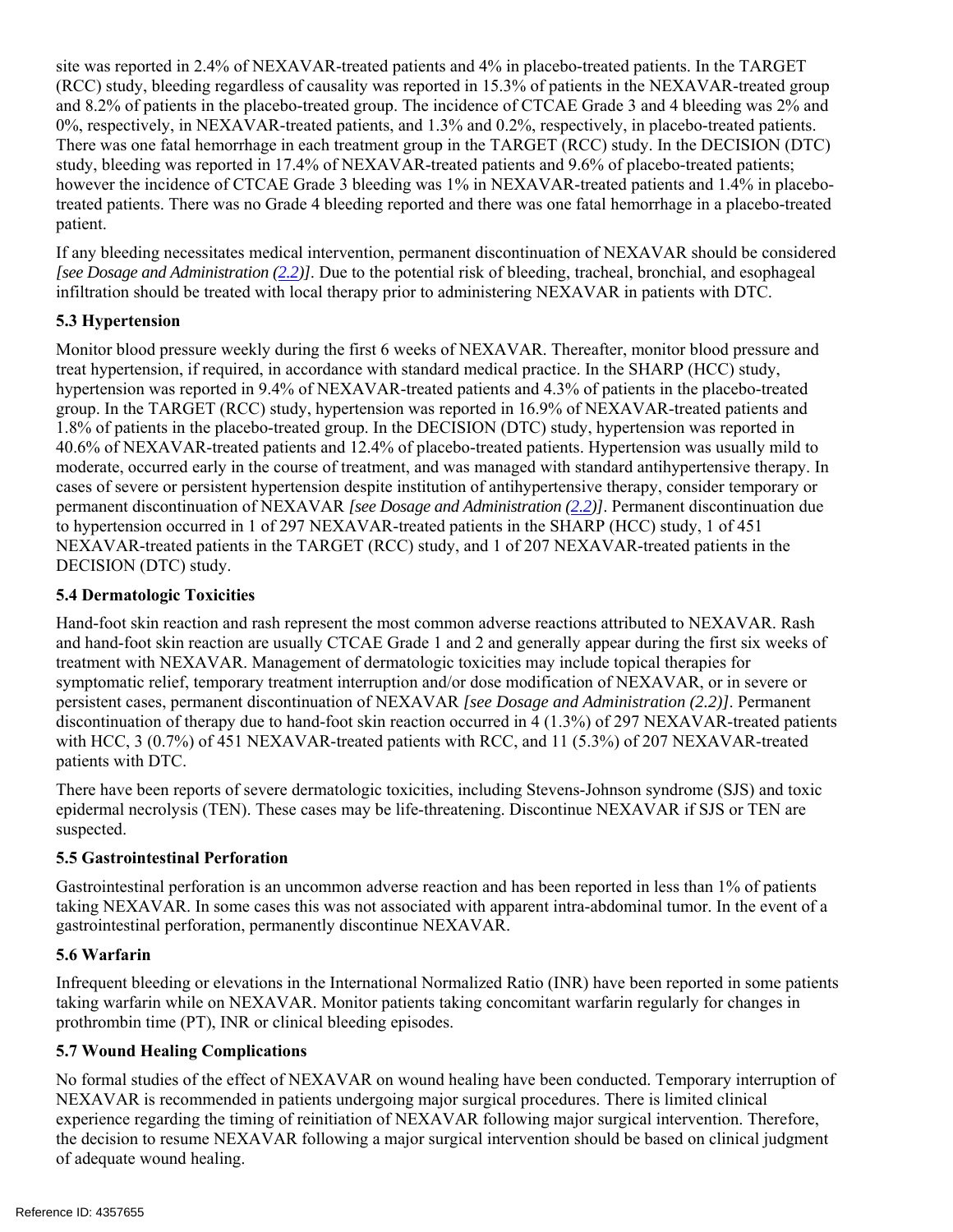# **5.8 Increased Mortality Observed with NEXAVAR Administered in Combination with Carboplatin/Paclitaxel and Gemcitabine/Cisplatin in Squamous Cell Lung Cancer**

In a subset analysis of two randomized controlled trials in chemo-naive patients with Stage IIIB-IV non-small cell lung cancer, patients with squamous cell carcinoma experienced higher mortality with the addition of NEXAVAR compared to those treated with carboplatin/paclitaxel alone (HR 1.81, 95% CI 1.19–2.74) and gemcitabine/cisplatin alone (HR 1.22, 95% CI 0.82-1.80). The use of NEXAVAR in combination with carboplatin/paclitaxel is contraindicated in patients with squamous cell lung cancer. NEXAVAR in combination with gemcitabine/cisplatin is not recommended in patients with squamous cell lung cancer. The safety and effectiveness of NEXAVAR has not been established in patients with non-small cell lung cancer.

# **5.9 QT Interval Prolongation**

NEXAVAR can prolong the QT/QTc interval. QT/QTc interval prolongation increases the risk for ventricular arrhythmias. Avoid NEXAVAR in patients with congenital long QT syndrome. Monitor electrolytes and electrocardiograms in patients with congestive heart failure, bradyarrhythmias, drugs known to prolong the QT interval, including Class Ia and III antiarrhythmics. Correct electrolyte abnormalities (magnesium, potassium, calcium). Interrupt NEXAVAR if QTc interval is greater than 500 milliseconds or for an increase from baseline of 60 milliseconds or greater *[see Clinical Pharmacology (12.2)]*.

# **5.10 Drug-Induced Liver Injury**

Sorafenib-induced hepatitis is characterized by a hepatocellular pattern of liver damage with significant increases of transaminases which may result in hepatic failure and death. Increases in bilirubin and INR may also occur. The incidence of severe drug-induced liver injury, defined as elevated transaminase levels above 20 times the upper limit of normal or transaminase elevations with significant clinical sequelae (for example, elevated INR, ascites, fatal, or transplantation), was two of 3,357 patients (0.06%) in a global monotherapy database. Monitor liver function tests regularly. In case of significantly increased transaminases without alternative explanation, such as viral hepatitis or progressing underlying malignancy, discontinue NEXAVAR *[see Dosage and Administration (2.2)].*

# **5.11 Embryo-Fetal Toxicity**

Based on its mechanism of action and findings in animals, NEXAVAR may cause fetal harm when administered to a pregnant woman *[see Clinical Pharmacology (12.1)]*. Sorafenib caused embryo-fetal toxicities in animals at maternal exposures that were significantly lower than the human exposures at the recommended dose of 400 mg twice daily. Advise pregnant women and females of reproductive potential of the potential risk to a fetus. Verify the pregnancy status of females of reproductive potential prior to initiation of NEXAVAR. Advise females of reproductive potential to use effective contraception during treatment and for 6 months following the last dose of NEXAVAR. Advise male patients with female partners of reproductive potential and pregnant partners to use effective contraception during treatment and for 3 months following the last dose of NEXAVAR *[see Use in Specific Populations (8.1, 8.3)].* 

# **5.12 Impairment of Thyroid Stimulating Hormone Suppression in Differentiated Thyroid Carcinoma**

NEXAVAR impairs exogenous thyroid suppression. In the DECISION (DTC) study, 99% of patients had a baseline thyroid stimulating hormone (TSH) level less than 0.5 mU/L. Elevation of TSH level above 0.5 mU/L was observed in 41% of NEXAVAR-treated patients as compared with 16% of placebo-treated patients. For patients with impaired TSH suppression while receiving NEXAVAR, the median maximal TSH was 1.6 mU/L and 25% had TSH levels greater than 4.4 mU/L.

Monitor TSH levels monthly and adjust thyroid replacement medication as needed in patients with DTC.

# **6 ADVERSE REACTIONS**

The following serious adverse reactions are discussed elsewhere in the labeling:

- Cardiac ischemia, infarction *[see Warnings and Precautions (5.1)]*
- Hemorrhage *[see Warnings and Precautions (5.2)]*
- Hypertension *[see Warnings and Precautions (5.3)]*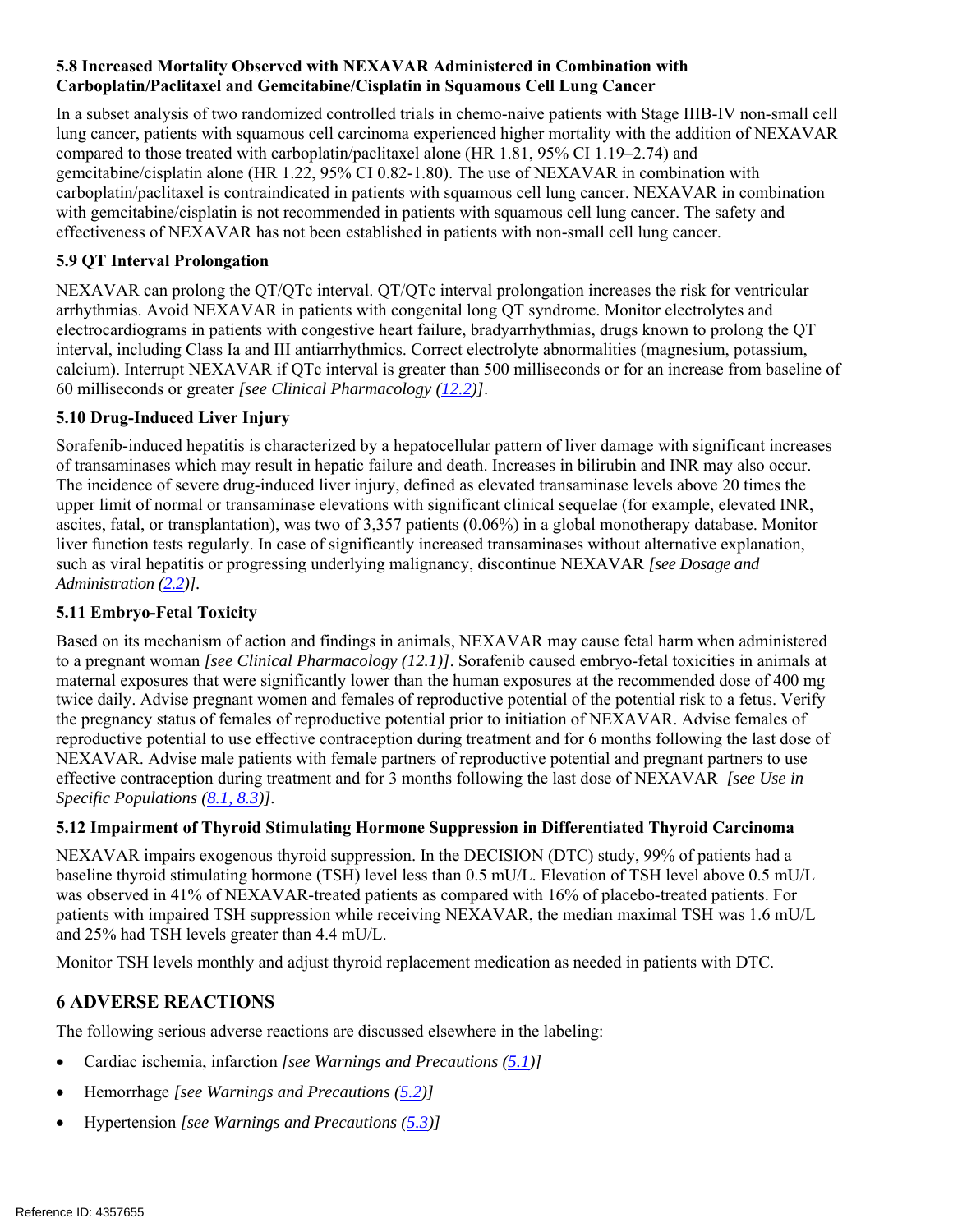- Hand-foot skin reaction, rash, Stevens-Johnson syndrome, and toxic epidermal necrolysis *[see Warnings and Precautions (5.4)]*
- Gastrointestinal perforation *[see Warnings and Precautions (5.5)]*
- QT Interval Prolongation *[see Warnings and Precautions (5.9) and Clinical Pharmacology (12.2)]*
- Drug-Induced Hepatitis *[see Warnings and Precautions (5.10)]*
- Impairment of TSH suppression in DTC *[see Warnings and Precautions (5.12)]*

# **6.1 Clinical Trials Experience**

Because clinical trials are conducted under widely varying conditions, adverse reaction rates observed in the clinical trials of a drug cannot be directly compared to rates in the clinical trials of another drug and may not reflect the rates observed in practice.

The data described reflect exposure to NEXAVAR in 955 patients who participated in placebo controlled studies in hepatocellular carcinoma (N=297), advanced renal cell carcinoma (N=451), or differentiated thyroid carcinoma  $(N = 207)$ .

The most common adverse reactions  $(\geq 20\%)$ , which were considered to be related to NEXAVAR, in patients with HCC, RCC or DTC are diarrhea, fatigue, infection, alopecia, hand-foot skin reaction, rash, weight loss, decreased appetite, nausea, gastrointestinal and abdominal pains, hypertension, and hemorrhage.

# **Adverse Reactions in SHARP (HCC)**

Table 4 shows the percentage of patients in the SHARP (HCC) study experiencing adverse reactions that were reported in at least 10% of patients and at a higher rate in the NEXAVAR arm than the placebo arm. CTCAE Grade 3 adverse reactions were reported in 39% of patients receiving NEXAVAR compared to 24% of patients receiving placebo. CTCAE Grade 4 adverse reactions were reported in 6% of patients receiving NEXAVAR compared to 8% of patients receiving placebo.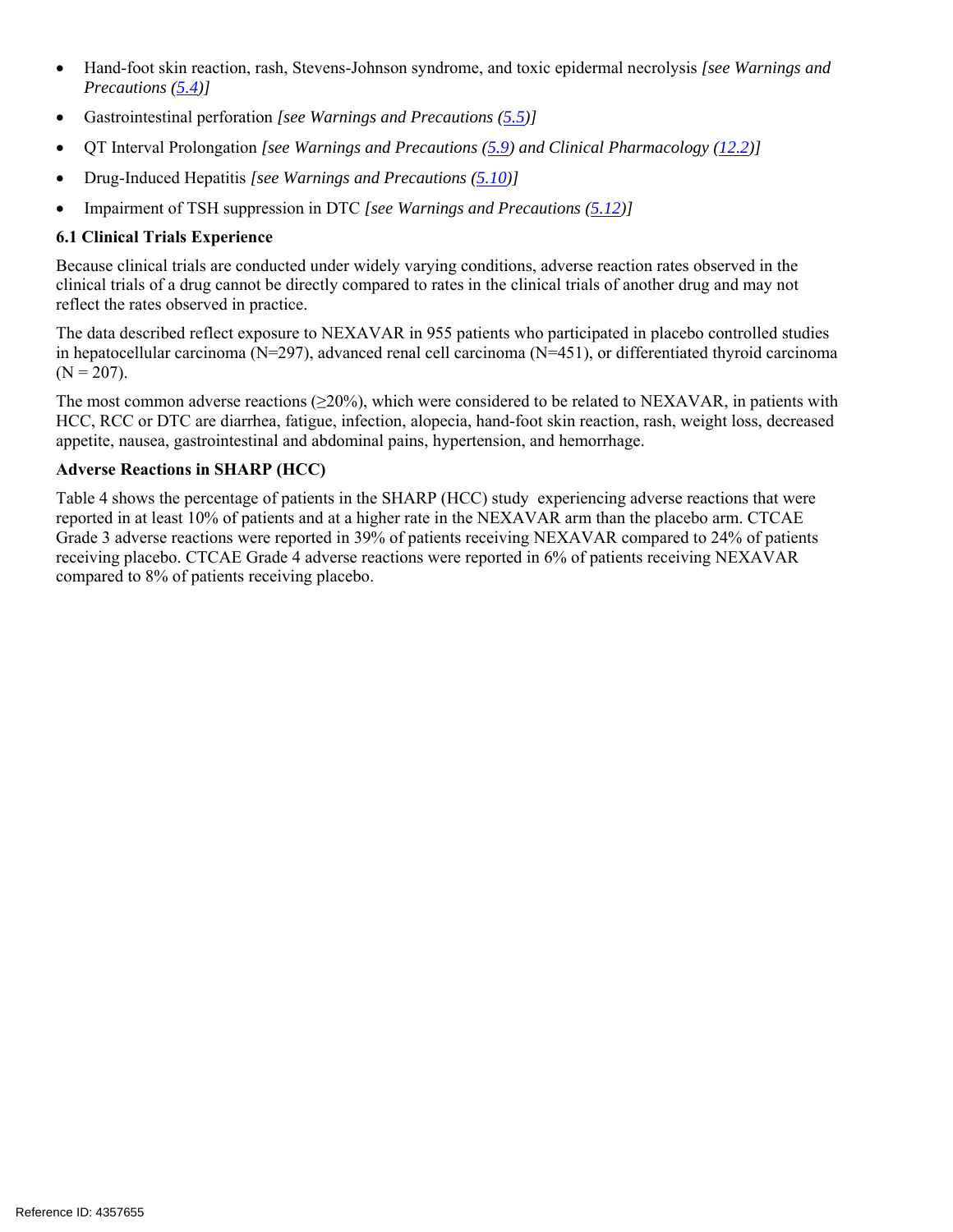#### **Table 4: Adverse Reactions Reported in at Least 10% of Patients and at a Higher Rate in NEXAVAR Arm than the Placebo Arm – SHARP (HCC)**

|                                | <b>NEXAVAR</b><br>$N = 297$ |                  | Placebo<br>$N = 302$ |                |                  |                  |
|--------------------------------|-----------------------------|------------------|----------------------|----------------|------------------|------------------|
| <b>Adverse Reaction</b>        | All                         | Grade            | Grade                | A11            | Grade            | Grade            |
| <b>NCI-CTCAE v3</b>            | Grades                      | 3                | 4                    | Grades         | 3                | $\overline{4}$   |
| Category/Term                  | $\frac{0}{0}$               | $\frac{0}{0}$    | $\frac{0}{0}$        | $\frac{0}{0}$  | $\frac{0}{0}$    | $\frac{0}{0}$    |
| <b>Any Adverse Reaction</b>    | 98                          | 39               | 6                    | 96             | 24               | 8                |
| <b>Constitutional symptoms</b> |                             |                  |                      |                |                  |                  |
| Fatigue                        | 46                          | 9                | 1                    | 45             | 12               | $\overline{2}$   |
| Weight loss                    | 30                          | $\overline{2}$   | $\theta$             | 10             | 1                | $\mathbf{0}$     |
| Dermatology/skin               |                             |                  |                      |                |                  |                  |
| Rash/desquamation              | 19                          | 1                | $\theta$             | 14             | $\theta$         | $\boldsymbol{0}$ |
| Pruritus                       | 14                          | $<$ 1            | $\theta$             | 11             | $<$ 1            | $\theta$         |
| Hand-foot skin reaction        | 21                          | 8                | $\theta$             | 3              | $\leq$ 1         | $\boldsymbol{0}$ |
| Dry skin                       | 10                          | $\boldsymbol{0}$ | $\boldsymbol{0}$     | 6              | $\boldsymbol{0}$ | $\boldsymbol{0}$ |
| Alopecia                       | 14                          | $\overline{0}$   | $\overline{0}$       | $\overline{2}$ | $\mathbf{0}$     | $\mathbf{0}$     |
| <b>Gastrointestinal</b>        |                             |                  |                      |                |                  |                  |
| Diarrhea                       | 55                          | 10               | <1                   | 25             | $\overline{2}$   | $\theta$         |
| Anorexia                       | 29                          | 3                | $\theta$             | 18             | $\overline{3}$   | $<$ 1            |
| Nausea                         | 24                          | 1                | $\mathbf{0}$         | 20             | $\overline{3}$   | $\mathbf{0}$     |
| Vomiting                       | 15                          | $\overline{c}$   | $\theta$             | 11             | $\overline{2}$   | $\theta$         |
| Constipation                   | 14                          | $\overline{0}$   | $\theta$             | 10             | $\boldsymbol{0}$ | $\boldsymbol{0}$ |
| Hepatobiliary/pancreas         |                             |                  |                      |                |                  |                  |
| Liver dysfunction              | 11                          | $\overline{2}$   | 1                    | 8              | $\mathfrak{D}$   | 1                |
| Pain                           |                             |                  |                      |                |                  |                  |
| Pain, abdomen                  | 31                          | 9                | $\theta$             | 26             | 5                | 1                |

Hypertension was reported in 9% of patients treated with NEXAVAR and 4% of those treated with placebo. CTCAE Grade 3 hypertension was reported in 4% of NEXAVAR-treated patients and 1% of placebo-treated patients. No patients were reported with CTCAE Grade 4 reactions in either treatment group.

Hemorrhage/bleeding was reported in 18% of those receiving NEXAVAR and 20% of placebo-treated patients. The rates of CTCAE Grade 3 and 4 bleeding were also higher in the placebo-treated group (CTCAE Grade 3 – 3% NEXAVAR and 5% placebo and CTCAE Grade 4 – 2% NEXAVAR and 4% placebo). Bleeding from esophageal varices was reported in 2.4% in NEXAVAR-treated patients and 4% of placebo-treated patients.

Renal failure was reported in <1% of patients treated with NEXAVAR and 3% of placebo-treated patients.

The rate of adverse reactions (including those associated with progressive disease) resulting in permanent discontinuation was similar in both the NEXAVAR and placebo-treated groups (32% of NEXAVAR-treated patients and 35% of placebo-treated patients).

# *Laboratory Abnormalities*

The following laboratory abnormalities were observed in patients with HCC:

Hypophosphatemia was a common laboratory finding observed in 35% of NEXAVAR-treated patients compared to 11% of placebo-treated patients; CTCAE Grade 3 hypophosphatemia (1–2 mg/dL) occurred in 11% of NEXAVAR-treated patients and 2% of patients in the placebo-treated group; there was 1 case of CTCAE Grade 4 hypophosphatemia (<1 mg/dL) reported in the placebo-treated group. The etiology of hypophosphatemia associated with NEXAVAR is not known.

Elevated lipase was observed in 40% of patients treated with NEXAVAR compared to 37% of patients in the placebo-treated group. CTCAE Grade 3 or 4 lipase elevations occurred in 9% of patients in each group. Elevated amylase was observed in 34% of patients treated with NEXAVAR compared to 29% of patients in the placebotreated group. CTCAE Grade 3 or 4 amylase elevations were reported in 2% of patients in each group. Many of the lipase and amylase elevations were transient, and in the majority of cases NEXAVAR treatment was not interrupted. Clinical pancreatitis was reported in 1 of 297 NEXAVAR-treated patients (CTCAE Grade 2).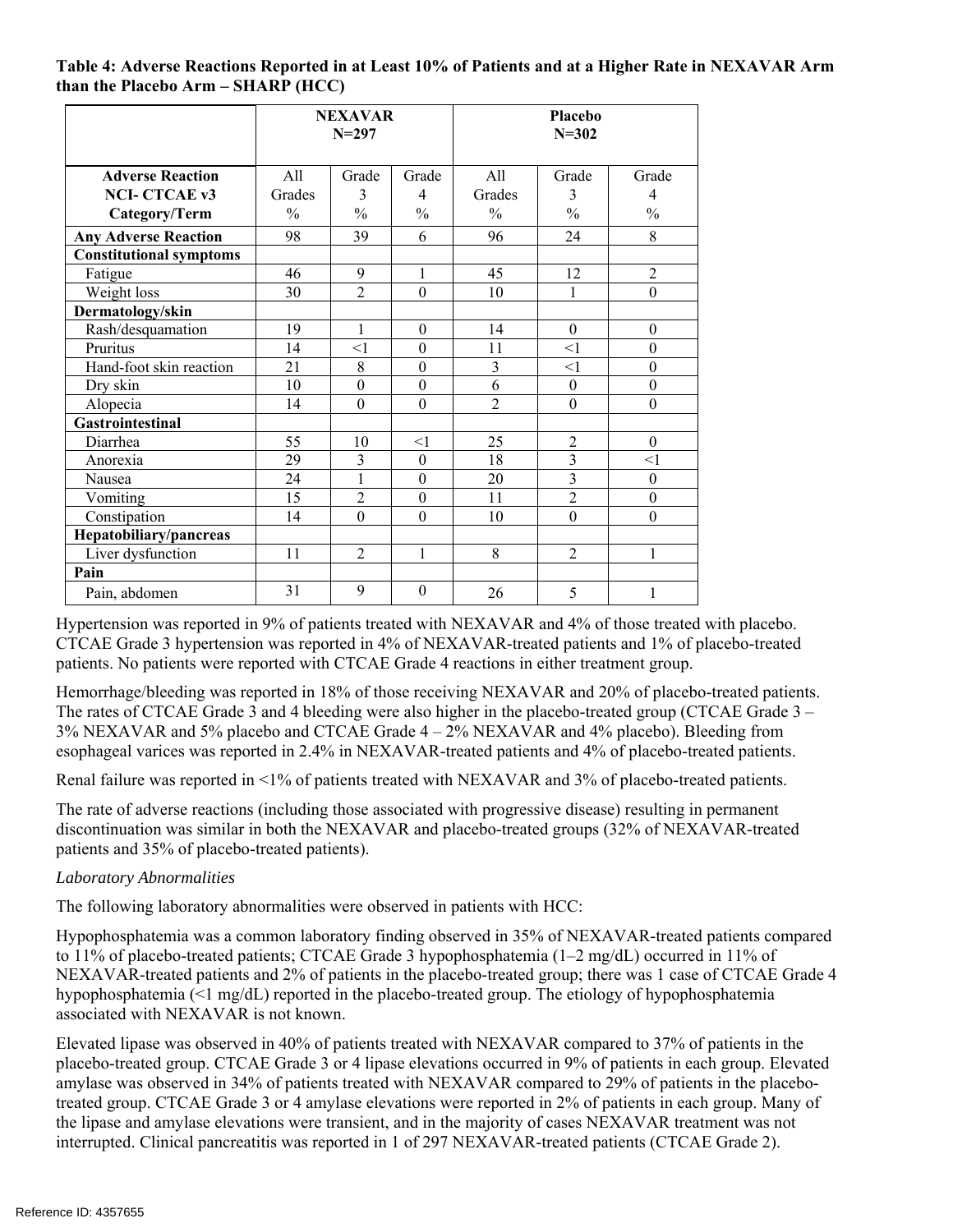Elevations in liver function tests were comparable between the 2 arms of the study. Hypoalbuminemia was observed in 59% of NEXAVAR-treated patients and 47% of placebo-treated patients; no CTCAE Grade 3 or 4 hypoalbuminemia was observed in either group.

INR elevations were observed in 42% of NEXAVAR-treated patients and 34% of placebo-treated patients; CTCAE Grade 3 INR elevations were reported in 4% of NEXAVAR-treated patients and 2% of placebo-treated patients; there was no CTCAE Grade 4 INR elevation in either group.

Lymphopenia was observed in 47% of NEXAVAR-treated patients and 42% of placebo-treated patients.

Thrombocytopenia was observed in 46% of NEXAVAR-treated patients and 41% of placebo-treated patients; CTCAE Grade 3 or 4 thrombocytopenia was reported in 4% of NEXAVAR-treated patients and less than 1% of placebo-treated patients.

Hypocalcemia was reported in 27% of NEXAVAR-treated patients and 15% of placebo-treated patients. CTCAE Grade 3 hypocalcemia (6–7 mg /dL) occurred in 2% of NEXAVAR-treated patients and 1% of placebo-treated patients. CTCAE Grade 4 hypocalcemia (<6 mg/dL) occurred in 0.4% of NEXAVAR-treated patients and in no placebo-treated patients.

Hypokalemia was reported in 9.5% of NEXAVAR- treated patients compared to 5.9% of placebo-treated patients. Most reports of hypokalemia were low grade (CTCAE Grade 1). CTCAE Grade 3 hypokalemia occurred in 0.4% of NEXAVAR-treated patients and 0.7% of placebo-treated patients. There were no reports of Grade 4 hypokalemia.

### **Adverse Reactions in TARGET (RCC)**

Table 5 shows the percentage of patients in the TARGET (RCC) study experiencing adverse reactions that were reported in at least 10% of patients and at a higher rate in the NEXAVAR arm than the placebo arm. CTCAE Grade 3 adverse reactions were reported in 31% of patients receiving NEXAVAR compared to 22% of patients receiving placebo. CTCAE Grade 4 adverse reactions were reported in 7% of patients receiving NEXAVAR compared to 6% of patients receiving placebo.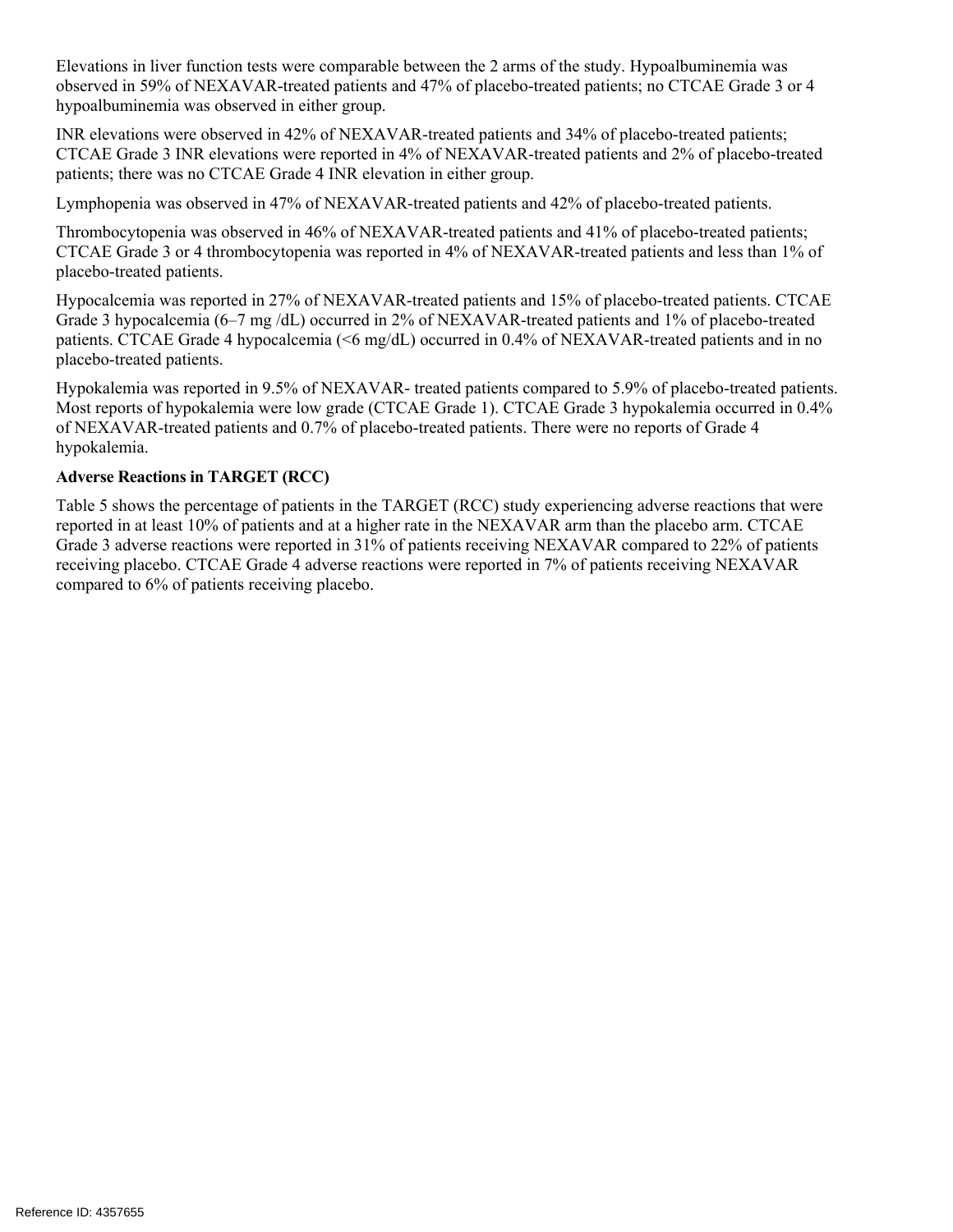#### **Table 5: Adverse Reactions Reported in at Least 10% of Patients and at a Higher Rate in NEXAVAR Arm than the Placebo Arm – TARGET (RCC)**

|                                    | <b>NEXAVAR</b><br>$N = 451$ |                  |                  | <b>Placebo</b><br>$N = 451$ |                  |                  |
|------------------------------------|-----------------------------|------------------|------------------|-----------------------------|------------------|------------------|
| <b>Adverse Reactions</b>           | All                         | Grade            | Grade            | All                         | Grade            | Grade            |
| <b>NCI- CTCAE v3 Category/Term</b> | Grades                      | 3                | $\overline{4}$   | Grades                      | 3                | $\overline{4}$   |
|                                    | $\frac{0}{0}$               | $\frac{0}{0}$    | $\frac{0}{0}$    | $\frac{0}{0}$               | $\frac{0}{0}$    | $\frac{0}{0}$    |
| <b>Any Adverse Reactions</b>       | 95                          | 31               | $\overline{7}$   | 86                          | 22               | 6                |
| Cardiovascular, General            |                             |                  |                  |                             |                  |                  |
| Hypertension                       | 17                          | 3                | <1               | $\overline{2}$              | $\leq$ 1         | $\theta$         |
| <b>Constitutional symptoms</b>     |                             |                  |                  |                             |                  |                  |
| Fatigue                            | 37                          | 5                | $\leq$ 1         | 28                          | 3                | $\leq$ 1         |
| Weight loss                        | $\overline{10}$             | $\leq$ 1         | $\mathbf{0}$     | $\overline{6}$              | $\overline{0}$   | $\mathbf{0}$     |
| Dermatology/skin                   |                             |                  |                  |                             |                  |                  |
| Rash/desquamation                  | 40                          | <1               | $\boldsymbol{0}$ | 16                          | <1               | $\theta$         |
| Hand-foot skin reaction            | 30                          | 6                | $\overline{0}$   | 7                           | $\overline{0}$   | $\theta$         |
| Alopecia                           | 27                          | <1               | $\mathbf{0}$     | $\overline{3}$              | $\mathbf{0}$     | $\theta$         |
| Pruritus                           | 19                          | $\leq$ 1         | $\boldsymbol{0}$ | 6                           | $\boldsymbol{0}$ | $\boldsymbol{0}$ |
| Dry skin                           | 11                          | $\boldsymbol{0}$ | $\mathbf{0}$     | $\overline{4}$              | $\mathbf{0}$     | $\theta$         |
| <b>Gastrointestinal symptoms</b>   |                             |                  |                  |                             |                  |                  |
| Diarrhea                           | 43                          | $\overline{2}$   | $\theta$         | 13                          | $\leq$ 1         | $\theta$         |
| Nausea                             | 23                          | $\leq$ 1         | $\boldsymbol{0}$ | $\overline{19}$             | $\leq$ 1         | $\boldsymbol{0}$ |
| Anorexia                           | 16                          | $\leq$ 1         | $\boldsymbol{0}$ | 13                          | $\mathbf{1}$     | $\boldsymbol{0}$ |
| Vomiting                           | 16                          | <1               | $\mathbf{0}$     | 12                          | $\mathbf{1}$     | $\theta$         |
| Constipation                       | 15                          | $\leq$ 1         | $\mathbf{0}$     | 11                          | <1               | $\overline{0}$   |
| Hemorrhage/bleeding                |                             |                  |                  |                             |                  |                  |
| Hemorrhage - all sites             | 15                          | $\overline{2}$   | $\boldsymbol{0}$ | 8                           | $\mathbf{1}$     | <1               |
| <b>Neurology</b>                   |                             |                  |                  |                             |                  |                  |
| Neuropathy-sensory                 | 13                          | $\leq$ 1         | $\boldsymbol{0}$ | 6                           | $\leq$ 1         | $\boldsymbol{0}$ |
| Pain                               |                             |                  |                  |                             |                  |                  |
| Pain, abdomen                      | 11                          | $\sqrt{2}$       | $\boldsymbol{0}$ | 9                           | $\sqrt{2}$       | $\boldsymbol{0}$ |
| Pain, joint                        | 10                          | $\overline{2}$   | $\boldsymbol{0}$ | 6                           | <1               | $\theta$         |
| Pain, headache                     | 10                          | <1               | $\overline{0}$   | 6                           | $\leq$ 1         | $\theta$         |
| Pulmonary                          |                             |                  |                  |                             |                  |                  |
| Dyspnea                            | 14                          | $\overline{3}$   | <1               | 12                          | $\overline{c}$   | $\leq$ 1         |

The rate of adverse reactions (including those associated with progressive disease) resulting in permanent discontinuation was similar in both the NEXAVAR and placebo-treated groups (10% of NEXAVAR-treated patients and 8% of placebo-treated patients).

# *Laboratory Abnormalities*

The following laboratory abnormalities were observed in patients with RCC in Study 1:

Hypophosphatemia was a common laboratory finding observed in 45% of NEXAVAR-treated patients compared to 11% of placebo-treated patients. CTCAE Grade 3 hypophosphatemia (1–2 mg/dL) occurred in 13% of NEXAVAR-treated patients and 3% of patients in the placebo-treated group. There were no cases of CTCAE Grade 4 hypophosphatemia (<1 mg/dL) reported in either NEXAVAR or placebo-treated patients. The etiology of hypophosphatemia associated with NEXAVAR is not known.

Elevated lipase was observed in 41% of patients treated with NEXAVAR compared to 30% of patients in the placebo-treated group. CTCAE Grade 3 or 4 lipase elevations occurred in 12% of patients in the NEXAVARtreated group compared to 7% of patients in the placebo-treated group. Elevated amylase was observed in 30% of patients treated with NEXAVAR compared to 23% of patients in the placebo-treated group. CTCAE Grade 3 or 4 amylase elevations were reported in 1% of patients in the NEXAVAR-treated group compared to 3% of patients in the placebo-treated group. Many of the lipase and amylase elevations were transient, and in the majority of cases NEXAVAR treatment was not interrupted. Clinical pancreatitis was reported in 3 of 451 NEXAVARtreated patients (one CTCAE Grade 2 and two Grade 4) and 1 of 451 patients (CTCAE Grade 2) in the placebotreated group.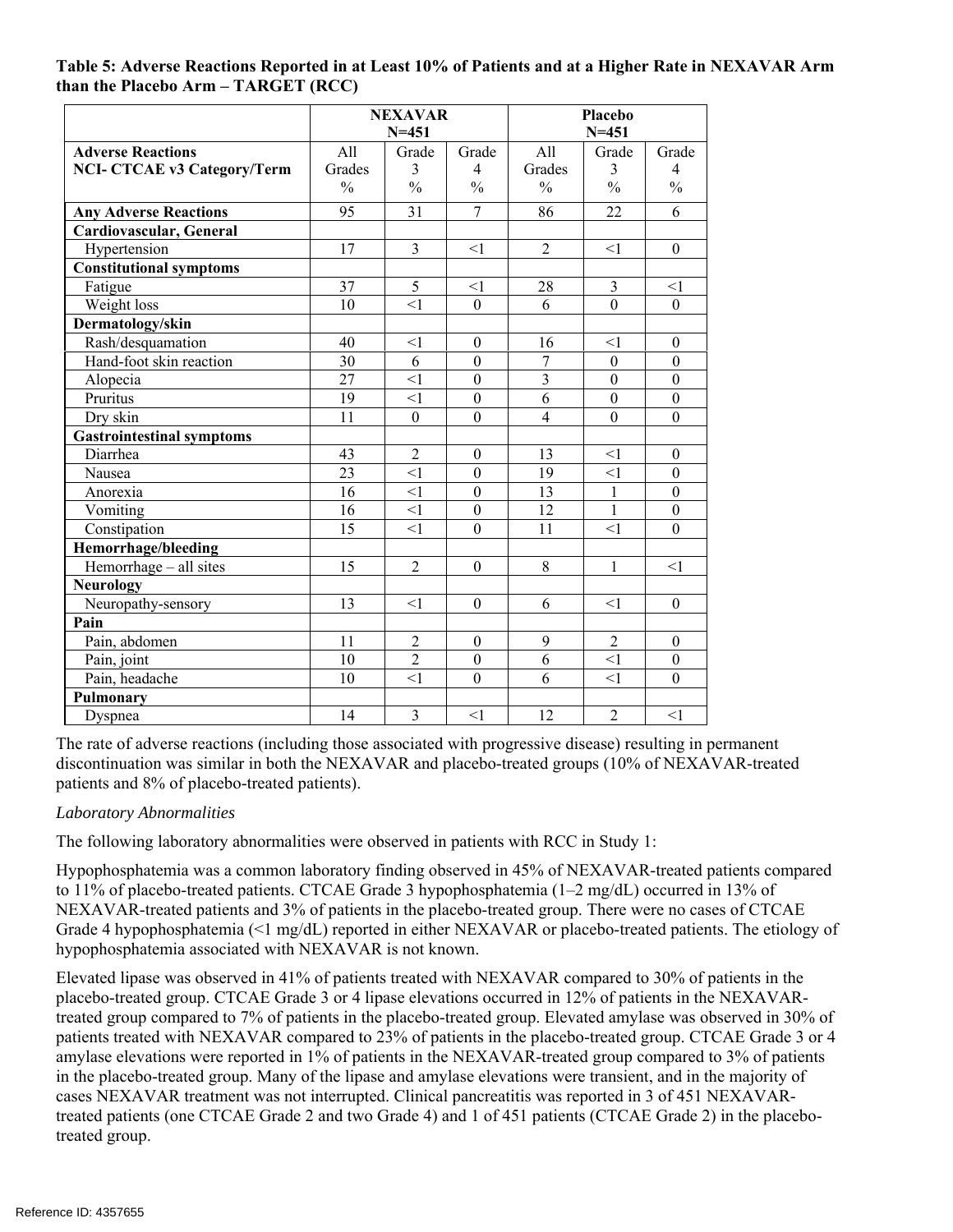Lymphopenia was observed in 23% of NEXAVAR-treated patients and 13% of placebo-treated patients. CTCAE Grade 3 or 4 lymphopenia was reported in 13% of NEXAVAR-treated patients and 7% of placebo-treated patients. Neutropenia was observed in 18% of NEXAVAR-treated patients and 10% of placebo-treated patients. CTCAE Grade 3 or 4 neutropenia was reported in 5% of NEXAVAR-treated patients and 2% of placebo-treated patients.

Anemia was observed in 44% of NEXAVAR-treated patients and 49% of placebo-treated patients. CTCAE Grade 3 or 4 anemia was reported in 2% of NEXAVAR-treated patients and 4% of placebo-treated patients.

Thrombocytopenia was observed in 12% of NEXAVAR-treated patients and 5% of placebo-treated patients. CTCAE Grade 3 or 4 thrombocytopenia was reported in 1% of NEXAVAR-treated patients and in no placebotreated patients.

Hypocalcemia was reported in 12% of NEXAVAR-treated patients and 8% of placebo-treated patients. CTCAE Grade 3 hypocalcemia (6–7 mg/dL) occurred in 1% of NEXAVAR-treated patients and 0.2% of placebo-treated patients, and CTCAE Grade 4 hypocalcemia (<6 mg/dL) occurred in 1% of NEXAVAR-treated patients and 0.5% of placebo-treated patients.

Hypokalemia was reported in 5.4% of NEXAVAR-treated patients compared to 0.7% of placebo-treated patients. Most reports of hypokalemia were low grade (CTCAE Grade 1). CTCAE Grade 3 hypokalemia occurred in 1.1% of NEXAVAR-treated patients and 0.2% of placebo-treated patients. There were no reports of Grade 4 hypokalemia.

### **Adverse Reactions in DECISION (DTC)**

The safety of NEXAVAR was evaluated in DECISION in 416 patients with locally recurrent or metastatic, progressive differentiated thyroid carcinoma (DTC) refractory to radioactive iodine (RAI) treatment randomized to receive 400 mg twice daily NEXAVAR (n=207) or matching placebo (n=209) until disease progression or intolerable toxicity in a double-blind trial *[see Clinical Studies (14.3)].* The data described below reflect a median exposure to NEXAVAR for 46 weeks (range 0.3 to 135). The population exposed to NEXAVAR was 50% male, and had a median age of 63 years.

Dose interruptions for adverse reactions were required in 66% of patients receiving NEXAVAR and 64% of patients had their dose reduced. Drug-related adverse reactions that resulted in treatment discontinuation were reported in 14% of NEXAVAR-treated patients compared to 1.4% of placebo-treated patients.

Table 6 shows the percentage of DTC patients experiencing adverse reactions at a higher rate in NEXAVARtreated patients than placebo-treated patients in the double-blind phase of the DECISION study. CTCAE Grade 3 adverse reactions occurred in 53% of NEXAVAR-treated patients compared to 23% of placebo-treated patients. CTCAE Grade 4 adverse reactions occurred in 12% of NEXAVAR-treated patients compared to 7% of placebotreated patients.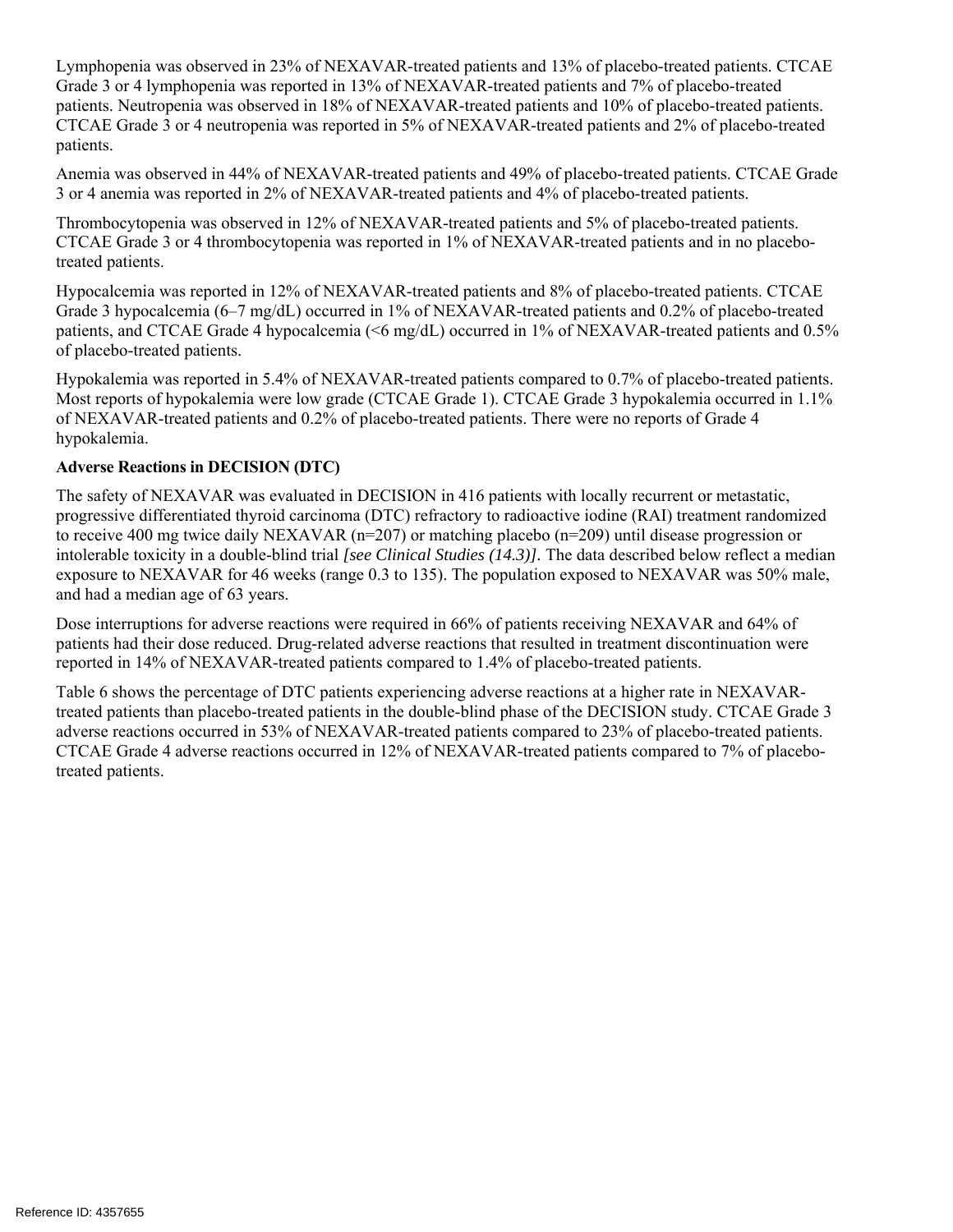#### **Table 6: Per-Patient Incidence of Selected Adverse Reactions Occurring at a Higher Incidence in**  NEXAVAR-Treated Patients [Between Arm Difference of ≥ 5% (All Grades)<sup>1</sup> or ≥ 2% (Grades 3 and 4)]

| <b>MedDRA Primary System Organ</b>                                                                             |                          | <b>NEXAVAR</b><br>$N = 207$ | Placebo<br>$N = 209$     |                       |  |  |
|----------------------------------------------------------------------------------------------------------------|--------------------------|-----------------------------|--------------------------|-----------------------|--|--|
| <b>Class &amp; Preferred Term</b>                                                                              | <b>All Grades</b><br>(%) | Grades 3 and 4<br>(%)       | <b>All Grades</b><br>(%) | Grades 3 and 4<br>(%) |  |  |
| <b>Gastrointestinal disorders</b>                                                                              |                          |                             |                          |                       |  |  |
| Diarrhea                                                                                                       | 68                       | 6                           | 15                       | 1                     |  |  |
| Nausea                                                                                                         | 21                       | $\boldsymbol{0}$            | $\overline{12}$          | $\mathbf{0}$          |  |  |
| Abdominal pain <sup>2</sup>                                                                                    | 20                       | $\mathbf{1}$                | $\overline{7}$           | $\mathbf{1}$          |  |  |
| Constipation                                                                                                   | 16                       | $\overline{0}$              | $\overline{8}$           | 0.5                   |  |  |
| Stomatitis <sup>3</sup>                                                                                        | 24                       | $\overline{2}$              | 3                        | $\theta$              |  |  |
| Vomiting                                                                                                       | 11                       | 0.5                         | 6                        | $\mathbf{0}$          |  |  |
| Oral pain <sup>4</sup>                                                                                         | $\overline{14}$          | $\Omega$                    | $\overline{3}$           | $\overline{0}$        |  |  |
| General disorders and administration site conditions                                                           |                          |                             |                          |                       |  |  |
| Fatigue                                                                                                        | 41                       | 5                           | 20                       | 1                     |  |  |
| Asthenia                                                                                                       | 12                       | $\theta$                    | $\overline{7}$           | $\theta$              |  |  |
| Pyrexia                                                                                                        | 11                       | $\mathbf{1}$                | $\overline{5}$           | $\theta$              |  |  |
| <b>Investigations</b>                                                                                          |                          |                             |                          |                       |  |  |
| Weight loss                                                                                                    | 49                       | 6                           | 14                       | 1                     |  |  |
| <b>Metabolism and nutrition disorders</b>                                                                      |                          |                             |                          |                       |  |  |
| Decreased appetite                                                                                             | 30                       | $\overline{c}$              | 5                        | $\boldsymbol{0}$      |  |  |
| Musculoskeletal and connective tissue disorders                                                                |                          |                             |                          |                       |  |  |
| Pain in extremity                                                                                              | 15                       |                             | $\overline{7}$           | $\theta$              |  |  |
| Muscle spasms                                                                                                  | 10                       | $\boldsymbol{0}$            | 3                        | $\boldsymbol{0}$      |  |  |
| Neoplasms benign, malignant and unspecified                                                                    |                          |                             |                          |                       |  |  |
| Squamous cell carcinoma of skin                                                                                | $\overline{3}$           | 3                           | $\overline{0}$           | $\boldsymbol{0}$      |  |  |
| <b>Nervous system disorders</b>                                                                                |                          |                             |                          |                       |  |  |
| Headache                                                                                                       | 17                       | $\theta$                    | 6                        | $\Omega$              |  |  |
| Dysgeusia                                                                                                      | 6                        | $\theta$                    | $\Omega$                 | $\Omega$              |  |  |
| Respiratory, thoracic and mediastinal disorders                                                                |                          |                             |                          |                       |  |  |
| Dysphonia                                                                                                      | 13                       | 0.5                         | 3                        | $\boldsymbol{0}$      |  |  |
| Epistaxis                                                                                                      | $\overline{7}$           | $\Omega$                    | $\mathbf{1}$             | $\theta$              |  |  |
| Skin and subcutaneous tissue disorders                                                                         |                          |                             |                          |                       |  |  |
| PPES <sup>5</sup>                                                                                              | 69                       | 19                          | 8                        | $\theta$              |  |  |
| Alopecia                                                                                                       | 67                       | $\boldsymbol{0}$            | 8                        | $\theta$              |  |  |
| Rash                                                                                                           | 35                       | $\overline{5}$              | $\overline{7}$           | $\mathbf{0}$          |  |  |
| Pruritus                                                                                                       | 20                       | 0.5                         | 11                       | $\overline{0}$        |  |  |
| Dry skin                                                                                                       | 13                       | 0.5                         | 5                        | $\mathbf{0}$          |  |  |
| Erythema                                                                                                       | 10                       | $\boldsymbol{0}$            | 0.5                      | $\overline{0}$        |  |  |
| Hyperkeratosis                                                                                                 | 7                        | $\Omega$                    | $\Omega$                 | $\theta$              |  |  |
| Vascular disorders                                                                                             |                          |                             |                          |                       |  |  |
| Hypertension <sup>6</sup>                                                                                      | 41                       | 10                          | 12                       | 2                     |  |  |
| <sup><math>1</math></sup> National Cancer Institute Common Terminology Criteria for Adverse Events Version 3.0 |                          |                             |                          |                       |  |  |

ancer Institute Common Terminology Criteria for Adverse Events Version 3.0

<sup>2</sup> Includes the following terms: abdominal pain, abdominal discomfort, hepatic pain, esophageal pain, esophageal discomfort, abdominal pain lower, abdominal pain upper, abdominal tenderness, abdominal rigidity

<sup>3</sup> Includes the following terms: stomatitis, aphthous stomatitis, mouth ulceration, mucosal inflammation

 $4$  Includes the following terms: oral pain, oropharyngeal discomfort, glossitis, burning mouth syndrome, glossodynia  $5$  Palmar-plantar erythrodysesthesia syndrome (Hand-foot skin reaction)

6 Includes the following terms: hypertension, blood pressure increased, blood pressure systolic increased

#### *Laboratory Abnormalities*

Elevated TSH levels are discussed elsewhere in the labeling *[see Warnings and Precautions (5.12)].* The relative increase for the following laboratory abnormalities observed in NEXAVAR-treated DTC patients as compared to placebo-treated patients is similar to that observed in the RCC and HCC studies: lipase, amylase, hypokalemia, hypophosphatemia, neutropenia, lymphopenia, anemia, and thrombocytopenia.

Serum ALT and AST elevations were observed in 59% and 54% of the NEXAVAR-treated patients as compared to 24% and 15% of placebo-treated patients, respectively. High grade  $(\geq 3)$  ALT and AST elevations were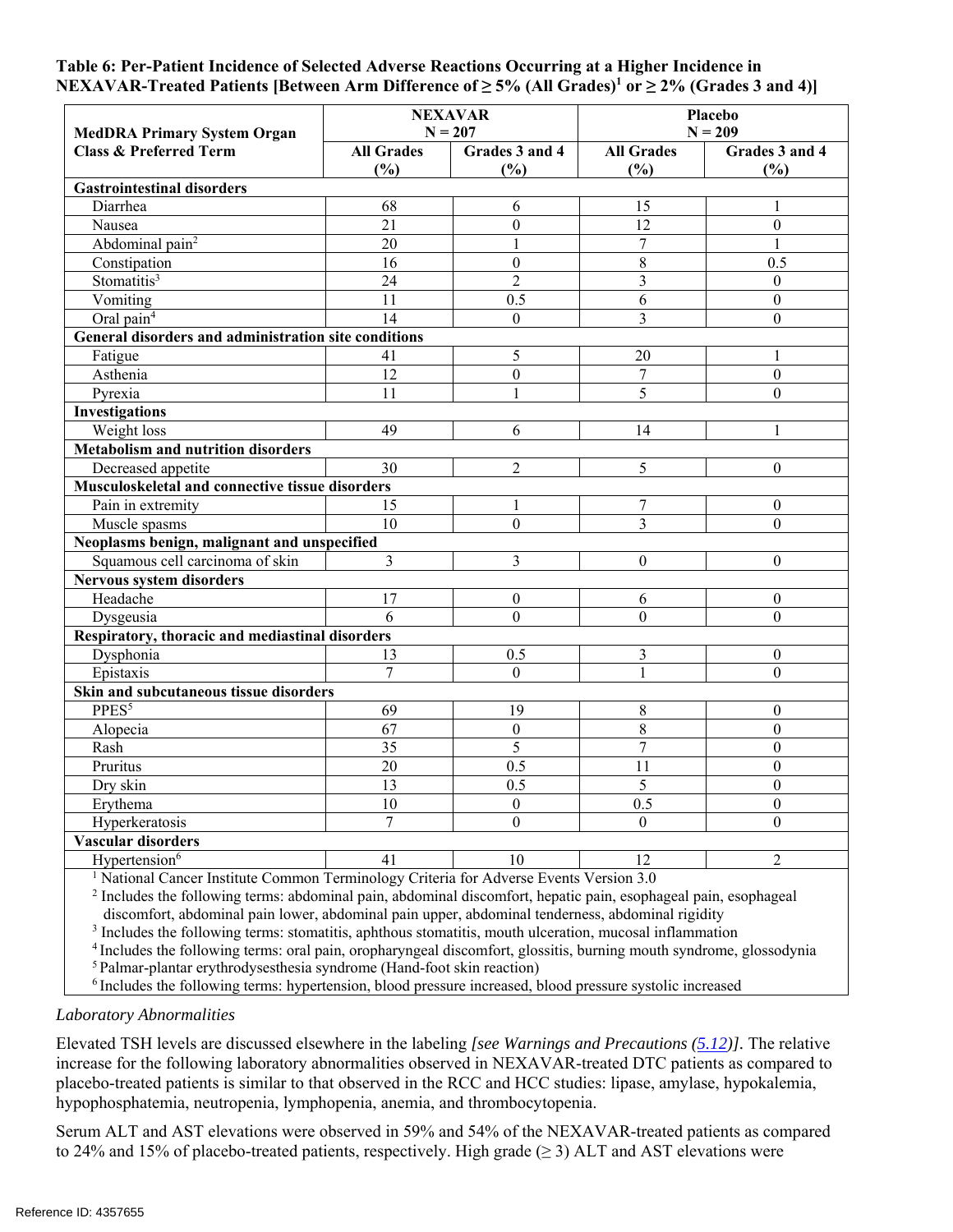observed in 4% and 2%, respectively, in the NEXAVAR-treated patients as compared to none of the placebotreated patients.

Hypocalcemia was more frequent and more severe in patients with DTC, especially those with a history of hypoparathyroidism, compared to patients with RCC or HCC. Hypocalcemia was observed in 36% of DTC patients receiving NEXAVAR (with  $10\% \geq$  Grade 3) as compared with 11% of placebo-treated patients (3%  $\geq$ Grade 3). In the DECISION (DTC) study, serum calcium levels were monitored monthly.

### **Additional Data from Multiple Clinical Trials**

The following additional drug-related adverse reactions and laboratory abnormalities were reported from clinical trials of NEXAVAR (*very common* 10% or greater, *common* 1 to less than 10%, *uncommon* 0.1% to less than 1%, *rare* less than 0.1 %):

**Cardiovascular:** *Common*: congestive heart failure\*† , myocardial ischemia and/or infarction *Uncommon:* hypertensive crisis\* *Rare:* QT prolongation\*

**Dermatologic:** *Very common:* erythema *Common:* exfoliative dermatitis, acne, flushing, folliculitis, hyperkeratosis *Uncommon:* eczema, erythema multiforme

**Digestive:** *Very common:* increased lipase, increased amylase *Common:* mucositis, stomatitis (including dry mouth and glossodynia), dyspepsia, dysphagia, gastrointestinal reflux *Uncommon:* pancreatitis, gastritis, gastrointestinal perforations\*, cholecystitis, cholangitis

Note that elevations in lipase are very common (41%, see below); a diagnosis of pancreatitis should not be made solely on the basis of abnormal laboratory values

**General Disorders:** *Very common:* infection, hemorrhage (including gastrointestinal\* and respiratory tract\* and uncommon cases of cerebral hemorrhage\*), asthenia, pain (including mouth, bone, and tumor pain), pyrexia, decreased appetite *Common:* influenza-like illness

**Hematologic:** *Very common:* leukopenia, lymphopenia *Common:* anemia, neutropenia, thrombocytopenia *Uncommon:* INR abnormal

**Hepatobiliary disorders:** *Rare:* drug-induced hepatitis (including hepatic failure and death)

**Hypersensitivity:** *Uncommon:* hypersensitivity reactions (including skin reactions and urticaria), anaphylactic reaction

**Metabolic and Nutritional:** *Very common:* hypophosphatemia *Common:* transient increases in transaminases, hypocalcemia, hypokalemia, hyponatremia, hypothyroidism *Uncommon:* dehydration, transient increases in alkaline phosphatase, increased bilirubin (including jaundice), hyperthyroidism

**Musculoskeletal:** *Very common:* arthralgia *Common:* myalgia, muscle spasms

**Nervous System and Psychiatric:** *Common:* depression, dysgeusia *Uncommon:* tinnitus, reversible posterior leukoencephalopathy\*

**Renal and Genitourinary:** *Common*: renal failure, proteinuria *Rare:* nephrotic syndrome

**Reproductive:** *Common:* erectile dysfunction *Uncommon:* gynecomastia

**Respiratory:** *Common:* rhinorrhea *Uncommon:* interstitial lung disease-like events (includes reports of pneumonitis, radiation pneumonitis, acute respiratory distress, interstitial pneumonia, pulmonitis and lung inflammation)

In addition, the following medically significant adverse reactions were uncommon during clinical trials of NEXAVAR: transient ischemic attack, arrhythmia, and thromboembolism. For these adverse reactions, the causal relationship to NEXAVAR has not been established.

\*adverse reactions may have a life-threatening or fatal outcome.

<sup>†</sup>reported in 1.9% of patients treated with NEXAVAR (N= 2276).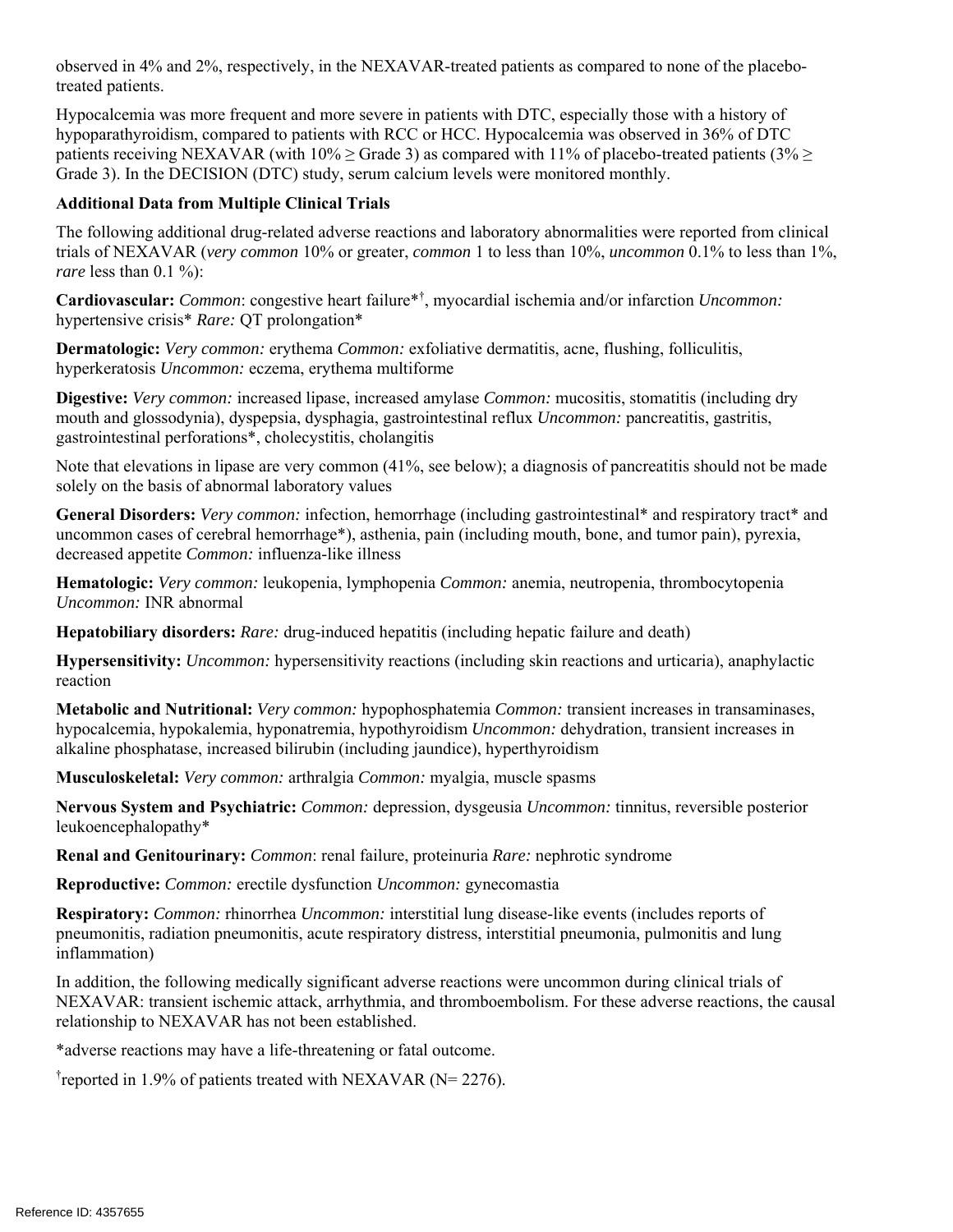#### **6.2 Postmarketing Experience**

The following adverse drug reactions have been identified during post-approval use of NEXAVAR. Because these reactions are reported voluntarily from a population of uncertain size, it is not always possible to reliably estimate their frequency or establish a causal relationship to drug exposure.

**Dermatologic:** Stevens-Johnson syndrome and toxic epidermal necrolysis (TEN)

#### **Hypersensitivity:** Angioedema

**Musculoskeletal:** Rhabdomyolysis, osteonecrosis of the jaw

**Respiratory:** Interstitial lung disease-like events (which may have a life-threatening or fatal outcome)

# **7 DRUG INTERACTIONS**

### **7.1 Effect of Strong CYP3A4 Inducers on Sorafenib**

Rifampin, a strong CYP3A4 inducer, administered at a dose of 600 mg once daily for 5 days with a single oral dose of NEXAVAR 400 mg in healthy volunteers resulted in a 37% decrease in the mean AUC of sorafenib *[see Clinical Pharmacology (12.3)]*. Avoid concomitant use of strong CYP3A4 inducers (such as, carbamazepine, dexamethasone, phenobarbital, phenytoin, rifampin, rifabutin, St. John's wort), when possible, because these drugs can decrease the systemic exposure to sorafenib.

### **7.2 Effect of Strong CYP3A4 Inhibitors on Sorafenib**

Ketoconazole, a strong inhibitor of CYP3A4 and P-glycoprotein, administered at a dose of 400 mg once daily for 7 days did not alter the mean AUC of a single oral dose of NEXAVAR 50 mg in healthy volunteers.

### **7.3 Effect of Sorafenib on Other Drugs**

NEXAVAR 400 mg twice daily for 28 days did not increase the systemic exposure of concomitantly administered midazolam (CYP3A4 substrate), dextromethorphan (CYP2D6 substrate), and omeprazole (CYP2C19 substrate) *[see Clinical Pharmacology (12.3)]*.

#### **7.4 Neomycin**

Neomycin administered as an oral dose of 1 g three times daily for 5 days decreased the mean AUC of sorafenib by 54% in healthy volunteers administered a single oral dose of NEXAVAR 400 mg. The effects of other antibiotics on the pharmacokinetics of sorafenib have not been studied *[see Clinical Pharmacology (12.3)].* 

# **7.5 Drugs that Increase Gastric pH**

The aqueous solubility of sorafenib is pH dependent, with higher pH resulting in lower solubility. However, omeprazole, a proton pump inhibitor, administered at a dose of 40 mg once daily for 5 days, did not result in a clinically meaningful change in sorafenib single dose exposure. No dose adjustment for NEXAVAR is necessary.

# **8 USE IN SPECIFIC POPULATIONS**

# **8.1 Pregnancy**

#### *Risk Summary*

Based on findings from animal studies and its mechanism of action, NEXAVAR may cause fetal harm when administered to a pregnant woman *[see Clinical Pharmacology (12.1)]*. There are no available data in pregnant women to inform a drug associated risk. In animal reproduction studies, oral administration of sorafenib to pregnant rats and rabbits during the period of organogenesis resulted in embryo-fetal toxicities at maternal exposures that were significantly lower than human exposures at the recommended dose of 400 mg twice daily *[see Data].* Apprise pregnant women and females of reproductive potential of the potential risk to a fetus.

The background risk of major birth defects and miscarriage for the indicated population is unknown. In the U.S. general population, the estimated background risk of major birth defects and miscarriage in clinically recognized pregnancies is 2% to 4% and 15% to 20%, respectively.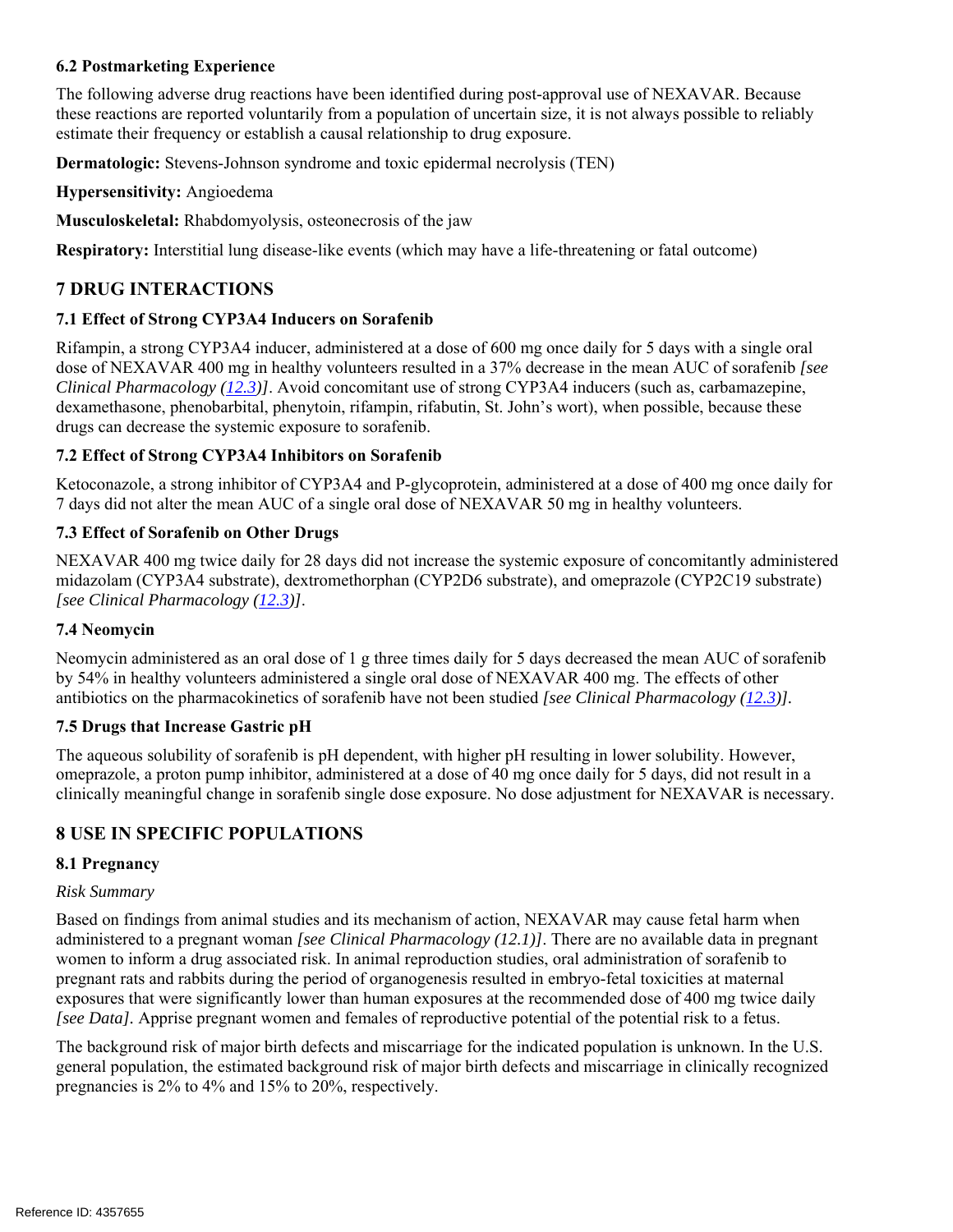# *Data*

# Animal Data

In animal reproduction studies, sorafenib was teratogenic and induced embryo-fetal toxicity (including increased post-implantation loss, resorptions, skeletal retardations, and retarded fetal weight) when administered orally to pregnant rats and rabbits during the period of organogenesis. The effects occurred at doses considerably below the recommended human dose of 400 mg twice daily (approximately 500 mg/m<sup>2</sup>/day on a body surface area basis). Adverse intrauterine development effects were seen at doses >0.2 .mg/kg/day (1.2 mg/m<sup>2</sup>/day) in rats and  $\geq$ 0.3 mg/kg/day ( $\geq$ 3.6 mg/m<sup>2</sup>/day) in rabbits. These doses result in exposures (AUC) that are approximately 0.008 times the AUC in patients at the recommended dose.

# **8.2 Lactation**

# *Risk Summary*

There are no data on the presence of sorafenib or its metabolites in human milk, or its effects on the breast-fed child or on milk production. Sorafenib was present in milk of lactating rats *[see Data]*. Because of the potential for serious adverse reactions in a breastfed child from NEXAVAR, advise lactating women not to breastfeed during treatment with NEXAVAR and for 2 weeks after the last dose.

*Data* 

Following administration of radiolabeled sorafenib to lactating Wistar rats, approximately 27% of the radioactivity was secreted into milk. The milk to plasma AUC ratio was approximately 5:1.

# **8.3 Females and Males of Reproductive Potential**

# *Pregnancy Testing*

Verify the pregnancy status of females of reproductive potential prior to the initiation of NEXAVAR.

# *Contraception*

# Females

NEXAVAR may cause fetal harm when administered to a pregnant woman *[see Use in Specific Populations (8.1)]*. Advise females of reproductive potential to use effective contraception during treatment and for 6 months following the last dose of NEXAVAR.

# Males

Based on genotoxicity and findings in animal reproduction studies, advise male patients with female partners of reproductive potential and pregnant partners to use effective contraception during treatment with NEXAVAR and for 3 months after the last dose of NEXAVAR *[see Use in Specific Populations (8.1), Nonclinical Toxicology (13.1)]*.

# *Infertility*

# Males

Based on findings in animal studies, NEXAVAR may impair fertility in males of reproductive potential *[see Nonclinical Toxicology (13.1)]*.

# **8.4 Pediatric Use**

The safety and effectiveness of NEXAVAR in pediatric patients have not been studied.

Repeat dosing of sorafenib to young and growing dogs resulted in irregular thickening of the femoral growth plate at daily sorafenib doses  $\geq 600$  mg/m<sup>2</sup> (approximately 0.3 times the AUC at the recommended human dose), hypocellularity of the bone marrow adjoining the growth plate at 200 mg/m<sup>2</sup>/day (approximately 0.1 times the AUC at the recommended human dose), and alterations of the dentin composition at 600 mg/m<sup>2</sup>/day. Similar effects were not observed in adult dogs when dosed for 4 weeks or less.

# **8.5 Geriatric Use**

In total, 59% of HCC patients treated with NEXAVAR were age 65 years or older and 19% were 75 and older. In total, 32% of RCC patients treated with NEXAVAR were age 65 years or older and 4% were 75 and older. No differences in safety or efficacy were observed between older and younger patients, and other reported clinical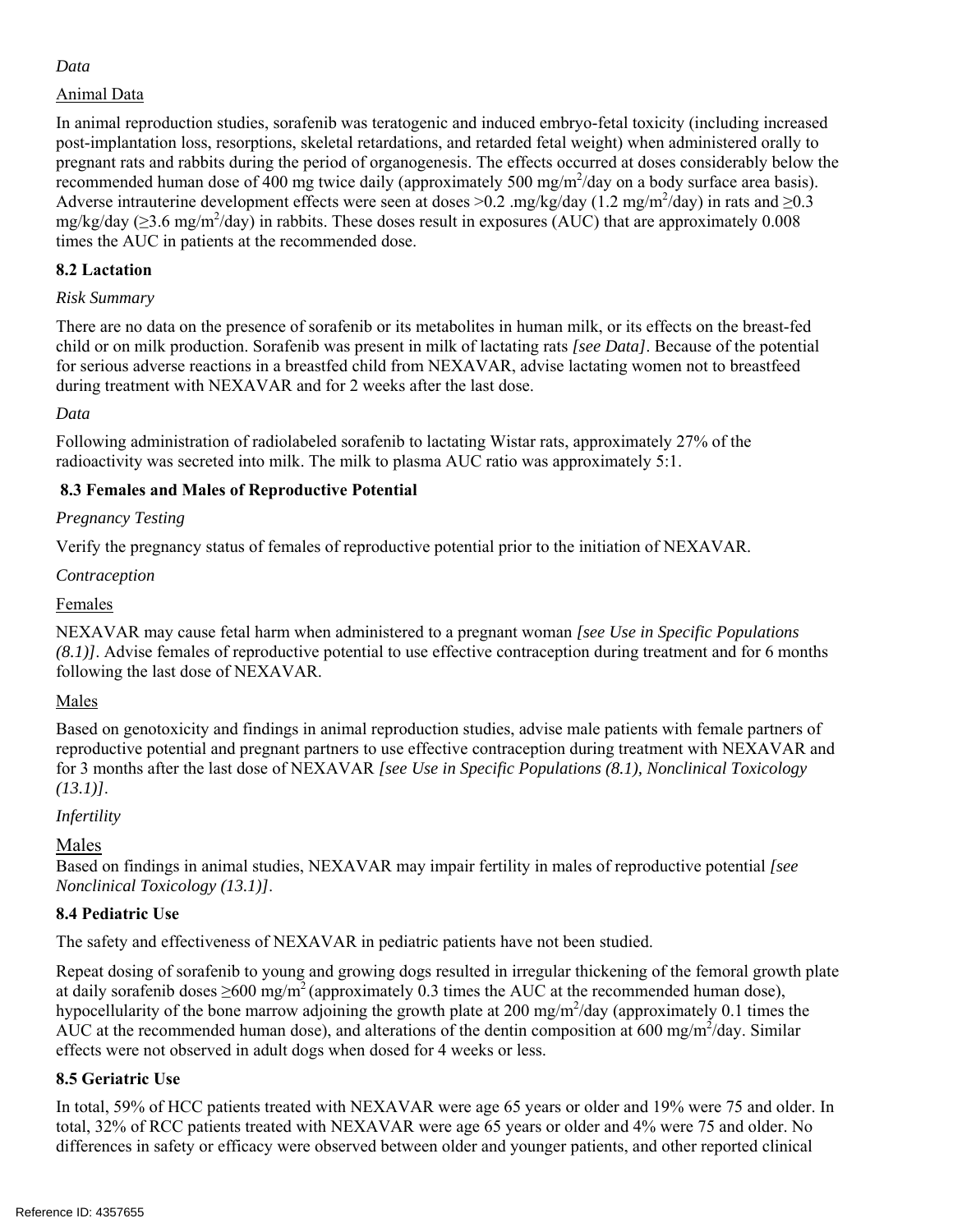experience has not identified differences in responses between the elderly and younger patients, but greater sensitivity of some older individuals cannot be ruled out.

### **8.6 Patients with Hepatic Impairment**

In a trial of HCC patients with mild (Child-Pugh A) or moderate (Child-Pugh B) hepatic impairment, the systemic exposure (AUC) of sorafenib was within the range observed in patients without hepatic impairment. In another trial in subjects without HCC, the mean AUC was similar for subjects with mild  $(n=15)$  and moderate  $(n=14)$ hepatic impairment compared to subjects  $(n=15)$  with normal hepatic function. No dose adjustment is necessary for patients with mild or moderate hepatic impairment. The pharmacokinetics of sorafenib have not been studied in patients with severe (Child-Pugh C) hepatic impairment *[see Clinical Pharmacology (12.3)].*

### **8.7 Patients with Renal Impairment**

No correlation between sorafenib exposure and renal function was observed following administration of a single oral dose of NEXAVAR 400 mg to subjects with normal renal function and subjects with mild (CLcr 50–80 mL/min), moderate (CLcr 30–<50 mL/min), or severe (CLcr <30 mL/min) renal impairment who are not on dialysis. No dose adjustment is necessary for patients with mild, moderate or severe renal impairment who are not on dialysis. The pharmacokinetics of sorafenib have not been studied in patients who are on dialysis *[see Clinical Pharmacology (12.3)]*.

# **10 OVERDOSAGE**

There is no specific treatment for NEXAVAR overdose.

The highest dose of NEXAVAR studied clinically is 800 mg twice daily. The adverse reactions observed at this dose were primarily diarrhea and dermatologic. No information is available on symptoms of acute overdose in animals because of the saturation of absorption in oral acute toxicity studies conducted in animals.

In cases of suspected overdose, NEXAVAR should be withheld and supportive care instituted.

# **11 DESCRIPTION**

NEXAVAR, a kinase inhibitor, is the tosylate salt of sorafenib.

Sorafenib tosylate has the chemical name  $4-(4-\frac{3}{4}-\frac{1}{2}-\frac{1}{2}-\frac{1}{2}-\frac{1}{2}-\frac{1}{2}-\frac{1}{2}-\frac{1}{2}-\frac{1}{2}-\frac{1}{2}-\frac{1}{2}-\frac{1}{2}-\frac{1}{2}-\frac{1}{2}-\frac{1}{2}-\frac{1}{2}-\frac{1}{2}-\frac{1}{2}-\frac{1}{2}-\frac{1}{2}-\frac{1}{2}-\frac{1}{2}-\frac{1}{2}-\frac{1}{2}-\frac{1}{2}-\$ methylpyridine-2-carboxamide 4-methylbenzenesulfonate and its structural formula is:



Sorafenib tosylate is a white to yellowish or brownish solid with a molecular formula of  $C_2_1H_{16}CIF_3N_4O_3$  x  $C_7H_8O_3S$  and a molecular weight of 637.0 g/mole. Sorafenib tosylate is practically insoluble in aqueous media, slightly soluble in ethanol and soluble in PEG 400.

Each red, round NEXAVAR film-coated tablet contains sorafenib tosylate (274 mg) equivalent to 200 mg of sorafenib and the following inactive ingredients: croscarmellose sodium, microcrystalline cellulose, hypromellose, sodium lauryl sulphate, magnesium stearate, polyethylene glycol, titanium dioxide and ferric oxide red.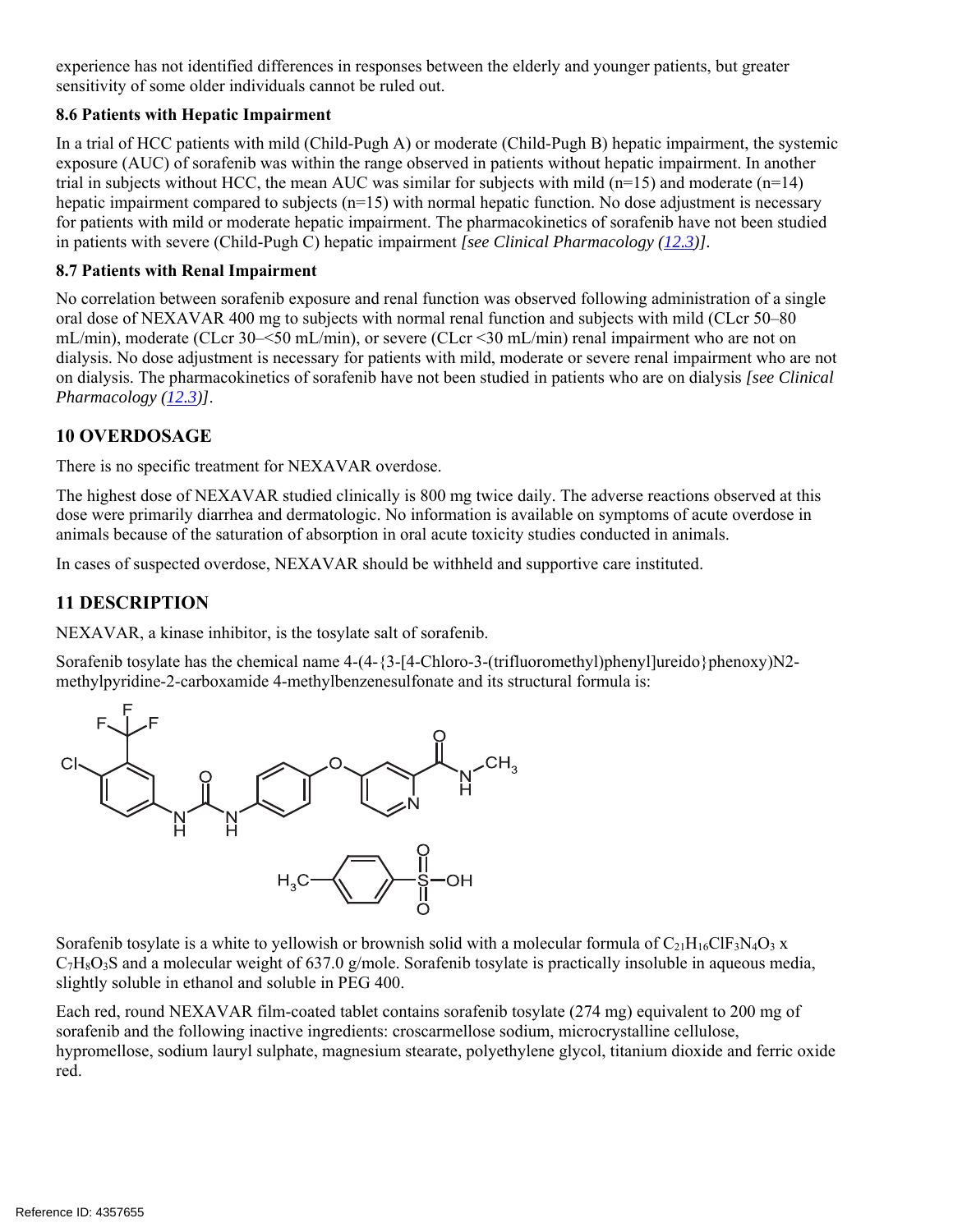# **12 CLINICAL PHARMACOLOGY**

# **12.1 Mechanism of Action**

Sorafenib is a kinase inhibitor that decreases tumor cell proliferation *in vitro*.

Sorafenib was shown to inhibit multiple intracellular (c-CRAF, BRAF and mutant BRAF) and cell surface kinases (KIT, FLT- 3, RET, RET/PTC, VEGFR-1, VEGFR- 2, VEGFR- 3, and PDGFR-ß). Several of these kinases are thought to be involved in tumor cell signaling, angiogenesis and apoptosis. Sorafenib inhibited tumor growth of HCC, RCC, and DTC human tumor xenografts in immunocompromised mice. Reductions in tumor angiogenesis were seen in models of HCC and RCC upon sorafenib treatment, and increases in tumor apoptosis were observed in models of HCC, RCC, and DTC.

# **12.2 Pharmacodynamics**

# *Cardiac Electrophysiology*

The effect of NEXAVAR 400 mg twice daily on the QTc interval was evaluated in a multi-center, open-label, non-randomized trial in 53 patients with advanced cancer. No large changes in the mean QTc intervals (that is, >20 ms) from baseline were detected in the trial. After one 28-day treatment cycle, the largest mean QTc interval change of 8.5 ms (upper bound of two-sided 90% confidence interval, 13.3 ms) was observed at 6 hours post-dose on day 1 of cycle 2 *[see Warnings and Precautions (5.9)].* 

# **12.3 Pharmacokinetics**

The mean elimination half-life of sorafenib was approximately 25 to 48 hours. Multiple doses of NEXAVAR for 7 days resulted in a 2.5- to 7-fold accumulation compared to a single dose. Steady-state plasma sorafenib concentrations were achieved within 7 days, with a peak-to-trough ratio of mean concentrations of less than 2.

The steady-state concentrations of sorafenib following administration of 400 mg NEXAVAR twice daily were evaluated in DTC, RCC and HCC patients. Patients with DTC have mean steady-state concentrations that are 1.8 fold higher than patients with HCC and 2.3-fold higher than those with RCC. The reason for increased sorafenib concentrations in DTC patients is unknown.

*Absorption and Distribution:* After administration of NEXAVAR tablets, the mean relative bioavailability was 38–49% when compared to an oral solution. Following oral administration, sorafenib reached peak plasma levels in approximately 3 hours. With a moderate-fat meal (30% fat; 700 calories), bioavailability was similar to that in the fasted state. With a high-fat meal (50% fat; 900 calories), bioavailability was reduced by 29% compared to that in the fasted state. It is recommended that NEXAVAR be administered without food *[see Dosage and Administration (2.1)]*.

Mean Cmax and AUC increased less than proportionally beyond oral doses of 400 mg administered twice daily. *In vitro* binding of sorafenib to human plasma proteins was 99.5%.

*Metabolism and Elimination:* Sorafenib undergoes oxidative metabolism by hepatic CYP3A4, as well as glucuronidation by UGT1A9. Inducers of CYP3A4 activity can decrease the systemic exposure of sorafenib *[see Drug Interactions (7.1)]*.

Sorafenib accounted for approximately 70–85% of the circulating analytes in plasma at steady-state. Eight metabolites of sorafenib have been identified, of which 5 have been detected in plasma. The main circulating metabolite of sorafenib, the pyridine N-oxide that comprises approximately 9–16% of circulating analytes at steady-state, showed *in vitro* potency similar to that of sorafenib.

Following oral administration of a 100 mg dose of a solution formulation of sorafenib, 96% of the dose was recovered within 14 days, with 77% of the dose excreted in feces and 19% of the dose excreted in urine as glucuronidated metabolites. Unchanged sorafenib, accounting for 51% of the dose, was found in feces but not in urine.

Effects of Age, Gender and Race: A study of the pharmacokinetics of sorafenib indicated that the mean AUC of sorafenib in Asians ( $N=78$ ) was 30% lower than in Caucasians ( $N=40$ ). Gender and age do not have a clinically meaningful effect on the pharmacokinetics of sorafenib.

Renal Impairment: Mild (CLcr 50-80 mL/min), moderate (CLcr 30 - <50 mL/min), and severe (CLcr <30 mL/min) renal impairment do not affect the pharmacokinetics of sorafenib. No dose adjustment is necessary *[see Use in Specific Populations (8.7)]*.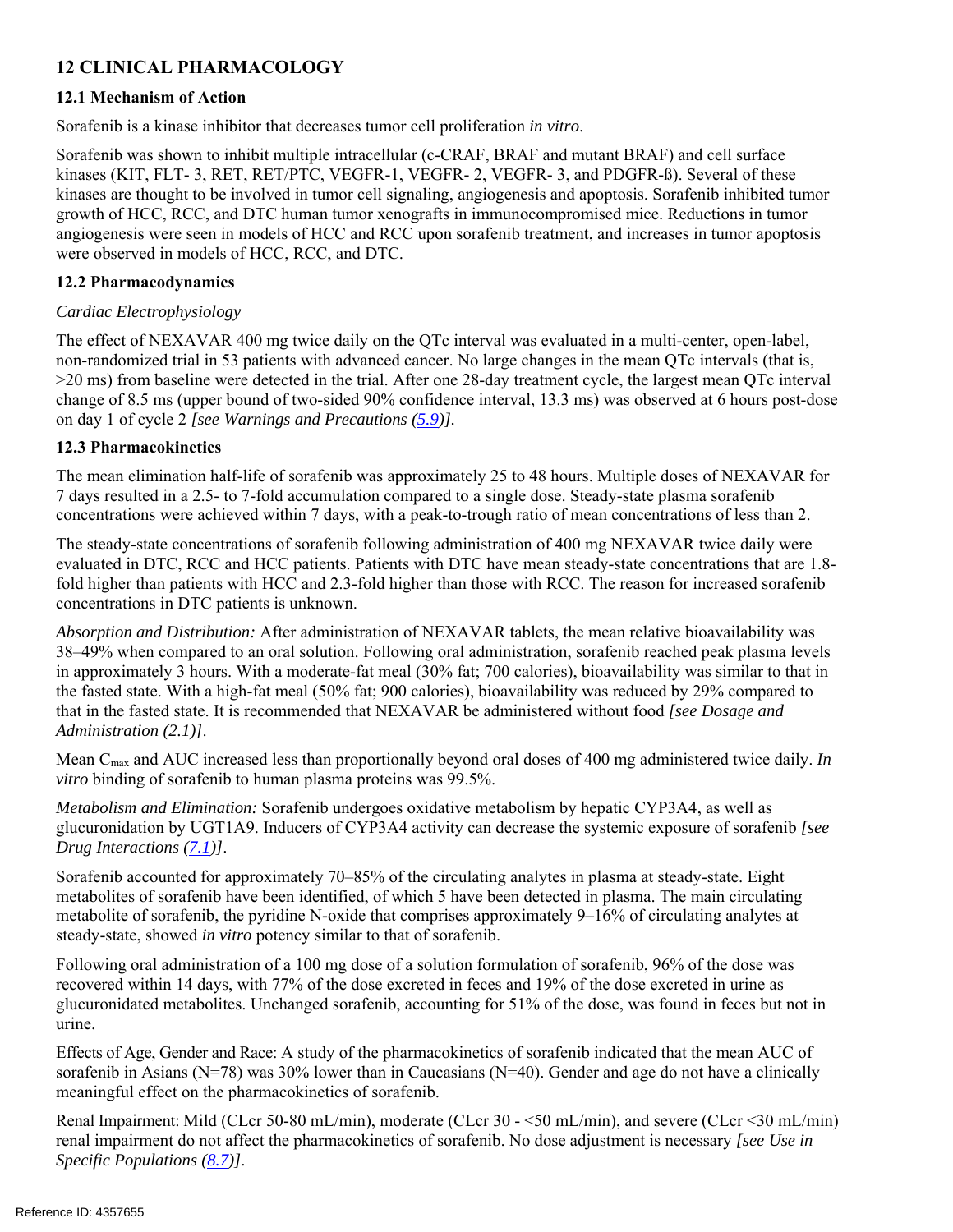Hepatic Impairment: Mild (Child-Pugh A) and moderate (Child-Pugh B) hepatic impairment do not affect the pharmacokinetics of sorafenib. No dose adjustment is necessary *[see Use in Specific Populations (8.6)]*.

Drug-Drug Interactions: Studies in human liver microsomes demonstrated that sorafenib competitively inhibited CYP2B6, CYP2C8, CYP2C9, CYP2C19, CYP2D6, and CYP3A4. However, NEXAVAR 400 mg twice daily for 28 days with substrates of CYP3A4, CYP2D6 and CYP2C19 did not increase the systemic exposure of these substrates *[see Drug Interactions (7.3)]*.

Studies with cultured human hepatocytes demonstrated that sorafenib did not increase CYP1A2 and CYP3A4 activities, suggesting that sorafenib is unlikely to induce CYP1A2 or CYP3A4 in humans.

Sorafenib inhibits glucuronidation by UGT1A1 and UGT1A9 *in vitro*. NEXAVAR could increase the systemic exposure of concomitantly administered drugs that are UGT1A1 or UGT1A9 substrates.

Sorafenib inhibited P-glycoprotein *in vitro*. NEXAVAR could increase the concentrations of concomitantly administered drugs that are P-glycoprotein substrates.

# **13 NONCLINICAL TOXICOLOGY**

# **13.1 Carcinogenesis, Mutagenesis, Impairment of Fertility**

Carcinogenicity studies have not been performed with sorafenib. Sorafenib was clastogenic when tested in an *in vitro* mammalian cell assay (Chinese hamster ovary) in the presence of metabolic activation. Sorafenib was not mutagenic in the *in vitro* Ames bacterial cell assay or clastogenic in an *in vivo* mouse micronucleus assay. One intermediate in the manufacturing process, which is also present in the final drug substance  $(\leq 0.15\%)$ , was positive for mutagenesis in an *in vitro* bacterial cell assay (Ames test) when tested independently.

No specific studies with sorafenib have been conducted in animals to evaluate the effect on fertility. However, results from the repeat-dose toxicity studies suggest there is a potential for sorafenib to impair reproductive function and fertility. Multiple adverse effects were observed in male and female reproductive organs, with the rat being more susceptible than mice or dogs. Typical changes in rats consisted of testicular atrophy or degeneration, degeneration of epididymis, prostate, and seminal vesicles, central necrosis of the corpora lutea and arrested follicular development. Sorafenib-related effects on the reproductive organs of rats were manifested at daily oral doses  $\geq$  5 mg/kg (30 mg/m<sup>2</sup>). This dose results in an exposure (AUC) that is approximately 0.5 times the AUC in patients at the recommended human dose. Dogs showed tubular degeneration in the testes at 30 mg/kg/day (600  $mg/m^2$ /day). This dose results in an exposure that is approximately 0.3 times the AUC at the recommended human dose. Oligospermia was observed in dogs at 60 mg/kg/day (1200 mg/m<sup>2</sup>/day) of sorafenib.

# **14 CLINICAL STUDIES**

# **14.1 Hepatocellular Carcinoma**

The SHARP (HCC) study (NCT00105443) was a Phase 3, international, multicenter, randomized, double blind, placebo-controlled trial in patients with unresectable hepatocellular carcinoma. Overall survival was the primary endpoint. A total of 602 patients were randomized; 299 to NEXAVAR 400 mg twice daily and 303 to matching placebo.

Demographics and baseline disease characteristics were similar between the NEXAVAR and placebo-treated groups with regard to age, gender, race, performance status, etiology (including hepatitis B, hepatitis C and alcoholic liver disease), TNM stage (stage I: <1% vs.  $\langle 1\% \rangle$  vs.  $\langle 1\% \rangle$  vs. 8.3%; stage III: 37.8% vs. 43.6%; stage IV: 50.8% vs. 46.9%), absence of both macroscopic vascular invasion and extrahepatic tumor spread (30.1% vs. 30.0%), and Barcelona Clinic Liver Cancer stage (stage B: 18.1% vs. 16.8%; stage C: 81.6% vs. 83.2%; stage D: <1% vs. 0%). Liver impairment by Child-Pugh score was comparable between the NEXAVAR and placebo-treated groups (Class A: 95% vs. 98%; B: 5% vs. 2%). Only one patient with Child-Pugh class C was entered. Prior treatments included surgical resection procedures (19.1% vs. 20.5%), locoregional therapies (including radiofrequency ablation, percutaneous ethanol injection and transarterial chemoembolization; 38.8% vs. 40.6%), radiotherapy (4.3% vs. 5.0%) and systemic therapy (3.0% vs. 5.0%).

The trial was stopped for efficacy following a pre-specified second interim analysis for survival showing a statistically significant advantage for NEXAVAR over placebo for overall survival (HR: 0.69, p= 0.00058) (see Table 7 and Figure 1). This advantage was consistent across all subsets analyzed.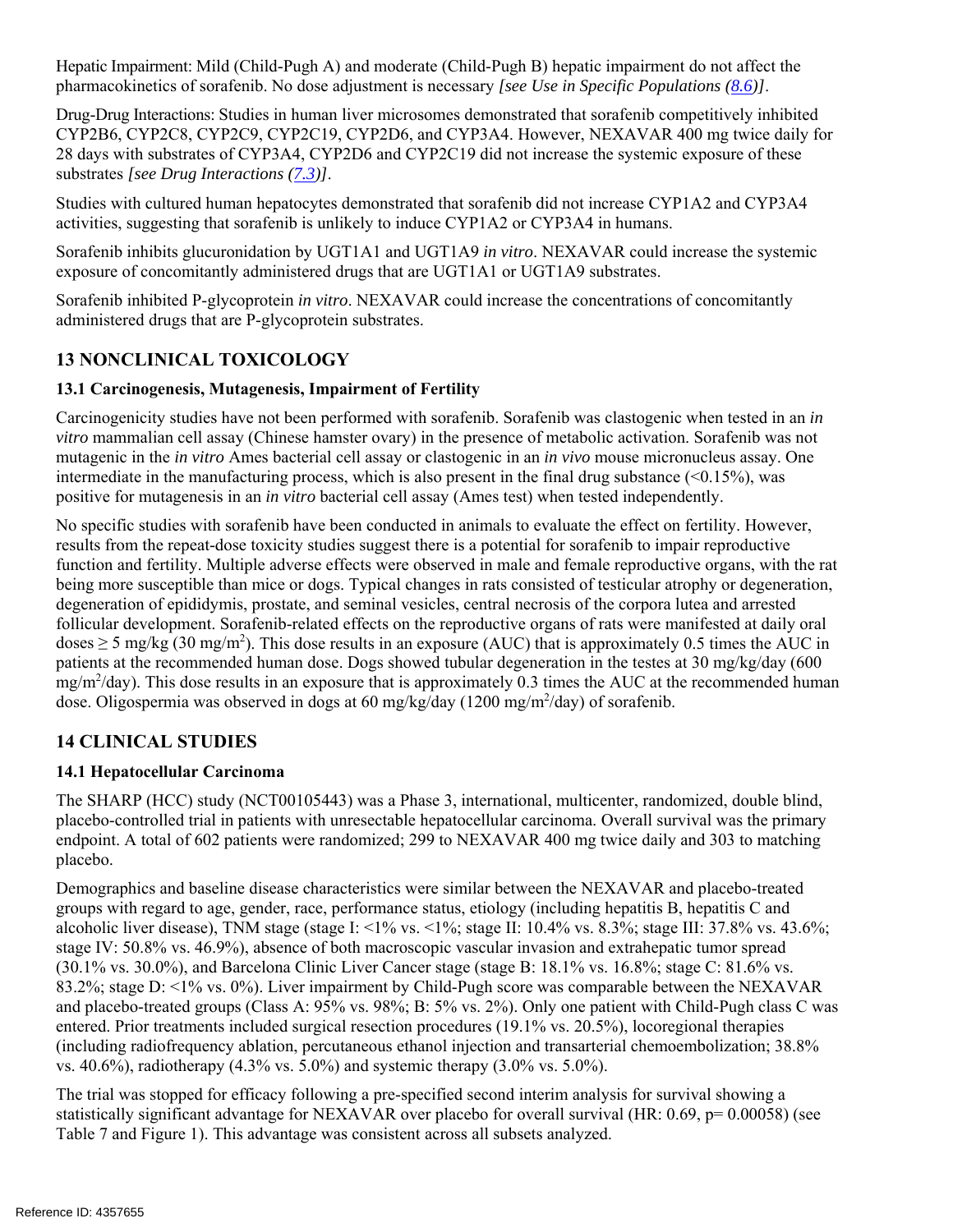Final analysis of time to tumor progression (TTP) based on data from an earlier time point (by independent radiologic review) also was significantly longer in the NEXAVAR arm (HR: 0.58, p=0.000007) (see Table 7).

| <b>Efficacy</b>          | <b>NEXAVAR</b> | <b>Placebo</b> | Hazard Ratio <sup>1</sup> | P-value (log-            |
|--------------------------|----------------|----------------|---------------------------|--------------------------|
| <b>Parameter</b>         | $(N=299)$      | $(N=303)$      | $(95\% \text{ CI})$       | rank test <sup>2</sup> ) |
| <b>Overall Survival</b>  |                |                |                           |                          |
| <b>Median, months</b>    | 10.7           | 7.9            | 0.69                      | 0.00058                  |
| $(95\% \text{ CI})$      | (9.4, 13.3)    | (6.8, 9.1)     | (0.55, 0.87)              |                          |
| No. of events            | 143            | 178            |                           |                          |
| Time to                  |                |                |                           |                          |
| Progression <sup>3</sup> |                |                |                           |                          |
| <b>Median, months</b>    | 5.5            | 2.8            | 0.58                      | 0.000007                 |
| $(95\% \text{ CI})$      | (4.1, 6.9)     | (2.7, 3.9)     | (0.45, 0.74)              |                          |
| No. of events            | 107            | 156            |                           |                          |

**Table 7: Efficacy Results from SHARP (HCC)**

CI=Confidence interval

<sup>1</sup>Hazard ratio, sorafenib/placebo, stratified Cox model<br><sup>2</sup>Stratified log rank (for the interimanalysis of survival

<sup>2</sup>Stratified log rank (for the interim analysis of survival, the stopping boundary one-sided alpha =  $0.0077$ )

<sup>3</sup>The time-to-progression (TTP) analysis, based on independent radiologic review, was based on data from an earlier time point than the survival analysis

**Figure 1: Kaplan-Meier Curve of Overall Survival in SHARP (HCC) (Intent-to-Treat Population)** 



#### **14.2 Renal Cell Carcinoma**

The safety and efficacy of NEXAVAR in the treatment of advanced renal cell carcinoma (RCC) were studied in the following two randomized controlled clinical trials.

**TARGET (NCT00073307)** was a Phase 3, international, multicenter, randomized, double blind, placebocontrolled trial in patients with advanced renal cell carcinoma who had received one prior systemic therapy. Primary study endpoints included overall survival and progression-free survival (PFS). Tumor response rate was a secondary endpoint. The PFS analysis included 769 patients stratified by MSKCC (Memorial Sloan Kettering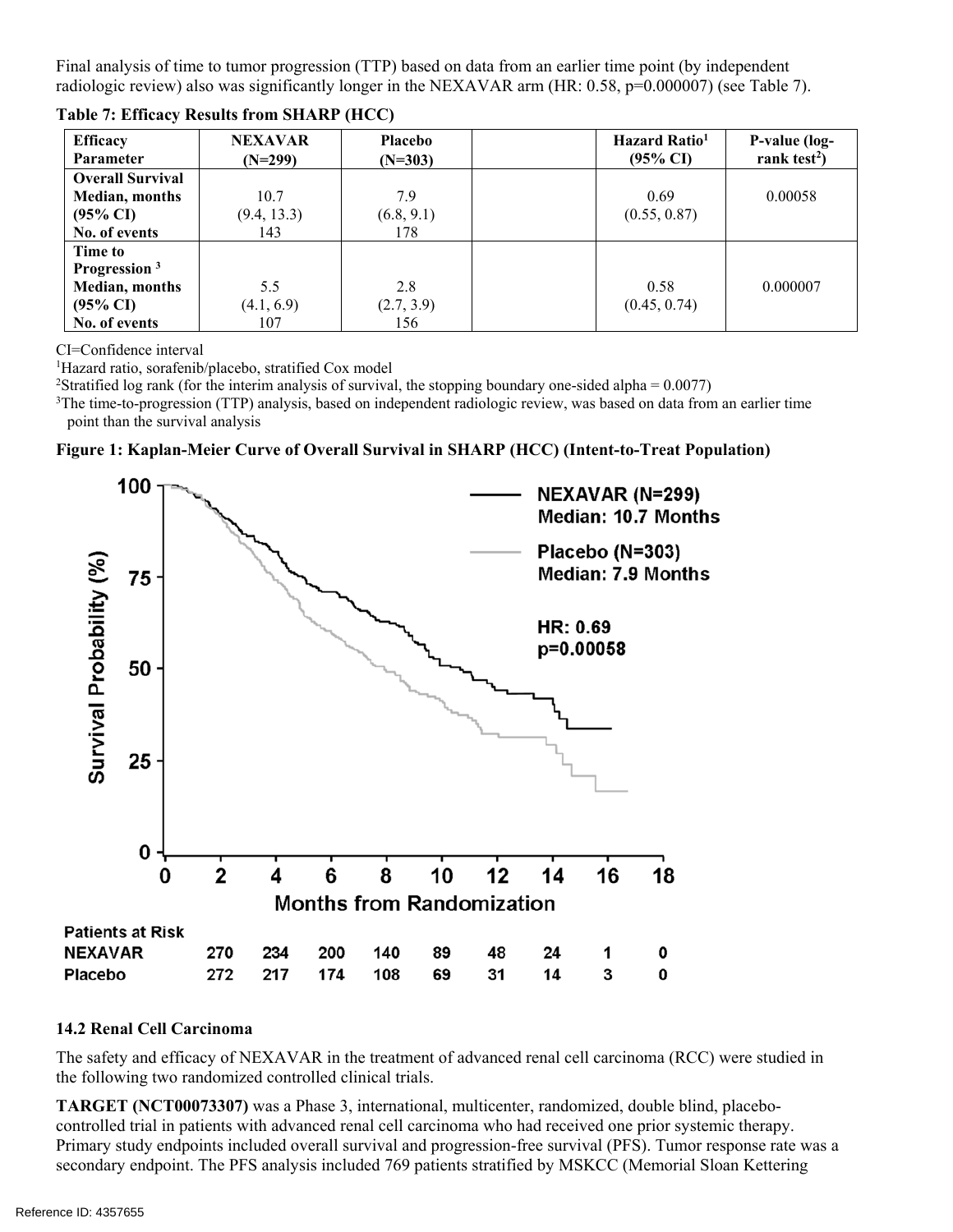Cancer Center) prognostic risk category (low or intermediate) and country and randomized to NEXAVAR 400 mg twice daily (N=384) or to placebo (N=385).

Table 8 summarizes the demographic and disease characteristics of the study population analyzed. Baseline demographics and disease characteristics were well balanced for both treatment groups. The median time from initial diagnosis of RCC to randomization was 1.6 and 1.9 years for the NEXAVAR and placebo-treated groups, respectively.

| <b>Characteristics</b>       | <b>NEXAVAR</b><br>$N = 384$ |      |                | Placebo<br>$N = 385$ |
|------------------------------|-----------------------------|------|----------------|----------------------|
|                              | ${\bf N}$                   | (%)  | N              | (%)                  |
| Gender                       |                             |      |                |                      |
| Male                         | 267                         | (70) | 287            | (75)                 |
| Female                       | 116                         | (30) | 98             | (25)                 |
| Race                         |                             |      |                |                      |
| White                        | 276                         | (72) | 278            | (73)                 |
| Black/Asian/                 |                             |      |                |                      |
| Hispanic/Other               | 11                          | (3)  | 10             | (2)                  |
| Not reported $1$             | 97                          | (25) | 97             | (25)                 |
| Age group                    |                             |      |                |                      |
| $< 65$ years                 | 255                         | (67) | 280            | (73)                 |
| $\geq 65$ years              | 127                         | (33) | 103            | (27)                 |
| <b>ECOG</b> performance      |                             |      |                |                      |
| status at baseline           |                             |      |                |                      |
| $\boldsymbol{0}$             | 184                         | (48) | 180            | (47)                 |
| $\mathbf{1}$                 | 191                         | (50) | 201            | (52)                 |
| $\overline{2}$               | $\sqrt{6}$                  | (2)  | 1              | (1)                  |
| Not reported                 | $\overline{3}$              | (1)  | $\overline{3}$ | (1)                  |
| <b>MSKCC</b> prognostic risk |                             |      |                |                      |
| category                     |                             |      |                |                      |
| Low                          | 200                         | (52) | 194            | (50)                 |
| Intermediate                 | 184                         | (48) | 191            | (50)                 |
| Prior IL-2 and/or            |                             |      |                |                      |
| interferon                   |                             |      |                |                      |
| Yes                          | 319                         | (83) | 313            | (81)                 |
| No                           | 65                          | (17) | 72             | (19)                 |

**Table 8: Demographic and Disease Characteristics – TARGET (RCC)** 

<sup>1</sup> Race was not collected from the 186 patients enrolled in France due to local regulations. In 8 other patients, race was not available at the time of analysis.

Progression-free survival, defined as the time from randomization to progression or death from any cause, whichever occurred earlier, was evaluated by blinded independent radiological review using RECIST criteria.

Figure 2 depicts Kaplan-Meier curves for PFS. The PFS analysis was based on a two-sided Log-Rank test stratified by MSKCC prognostic risk category and country.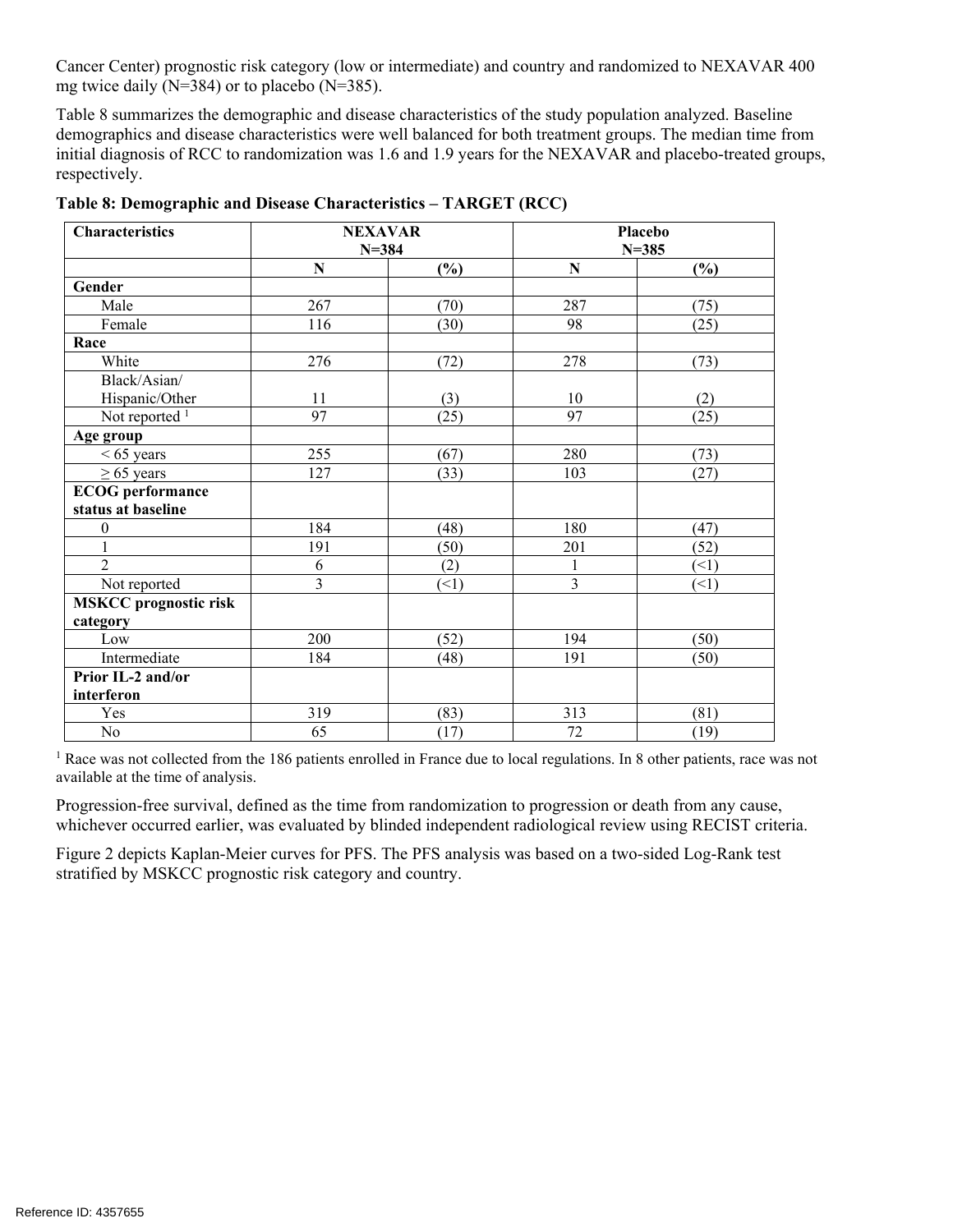#### **Figure 2: Kaplan-Meier Curves for Progression-free Survival – TARGET (RCC)**



NOTE: HR is from Cox regression model with the following covariates: MSKCC prognostic risk category and country. P-value is from two-sided Log-Rank test stratified by MSKCC prognostic risk category and country.

The median PFS for patients randomized to NEXAVAR was 167 days compared to 84 days for patients randomized to placebo. The estimated hazard ratio (risk of progression with NEXAVAR compared to placebo) was 0.44 (95% CI: 0.35, 0.55).

A series of patient subsets were examined in exploratory univariate analyses of PFS. The subsets included age above or below 65 years, ECOG PS 0 or 1, MSKCC prognostic risk category, whether the prior therapy was for progressive metastatic disease or for an earlier disease setting and time from diagnosis of less than or greater than 1.5 years. The effect of NEXAVAR on PFS was consistent across these subsets, including patients with no prior IL-2 or interferon therapy (N=137; 65 patients receiving NEXAVAR and 72 placebo), for whom the median PFS was 172 days on NEXAVAR compared to 85 days on placebo.

Tumor response was determined by independent radiologic review according to RECIST criteria. Overall, of 672 patients who were evaluable for response, 7 (2%) NEXAVAR-treated patients and 0 (0%) placebo-treated patients had a confirmed partial response. Thus the gain in PFS in NEXAVAR-treated patients primarily reflects the stable disease population.

At the time of a planned interim survival analysis, based on 220 deaths, overall survival was longer for NEXAVAR than placebo with a hazard ratio (NEXAVAR over placebo) of 0.72. This analysis did not meet the prespecified criteria for statistical significance. Additional analyses are planned as the survival data mature.

BAY43-9006 (NCT00101413) was a Phase 2 randomized discontinuation trial in patients with metastatic malignancies, including RCC. The primary endpoint was the percentage of randomized patients remaining progression-free at 24 weeks. All patients received NEXAVAR for the first 12 weeks. Radiologic assessment was repeated at week 12. Patients with <25% change in bi-dimensional tumor measurements from baseline were randomized to NEXAVAR or placebo for a further 12 weeks. Patients who were randomized to placebo were permitted to cross over to open-label NEXAVAR upon progression. Patients with tumor shrinkage  $\geq$ 25% continued NEXAVAR, whereas patients with tumor growth ≥25% discontinued treatment.

A total of 202 patients with advanced RCC were enrolled into BAY43-9006, including patients who had received no prior therapy and patients with tumor histology other than clear cell carcinoma. After the initial 12 weeks of NEXAVAR, 79 patients with RCC continued on open-label NEXAVAR, and 65 patients were randomized to NEXAVAR or placebo. After an additional 12 weeks, at week 24, for the 65 randomized patients, the progression-free rate was significantly higher in patients randomized to NEXAVAR (16/32, 50%) than in patients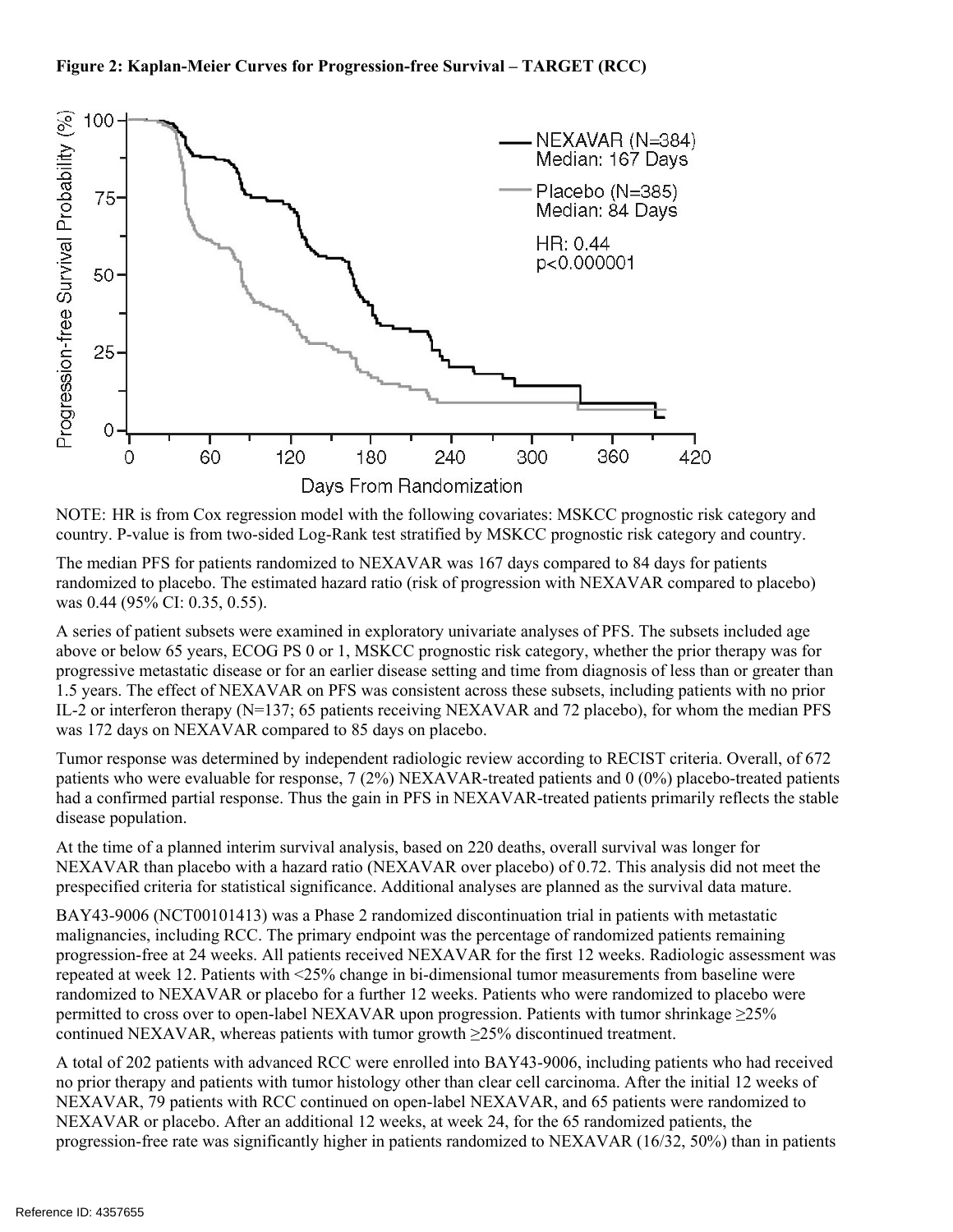randomized to placebo  $(6/33, 18%)$  ( $p=0.0077$ ). Progression-free survival was significantly longer in the NEXAVAR-treated group (163 days) than in the placebo-treated group (41 days) (p=0.0001, HR=0.29).

### **14.3 Differentiated Thyroid Carcinoma**

The safety and effectiveness of NEXAVAR was established in a multicenter, randomized (1:1), double-blind, placebo-controlled trial (DECISION; NCT00984282) conducted in 417 patients with locally recurrent or metastatic, progressive differentiated thyroid carcinoma (DTC) refractory to radioactive iodine (RAI) treatment. Randomization was stratified by age (< 60 years versus  $\geq$  60 years) and geographical region (North America, Europe, and Asia).

All patients were required to have actively progressing disease defined as progression within 14 months of enrollment. RAI-refractory disease was defined based on four criteria that were not mutually exclusive. All RAI treatments and diagnostic scans were to be performed under conditions of a low iodine diet and adequate TSH stimulation. Following are the RAI-refractory criteria and the proportion of patients in the study that met each one: a target lesion with no iodine uptake on RAI scan (68%); tumors with iodine uptake and progression after RAI treatment within 16 months of enrollment (12%); tumors with iodine uptake and multiple RAI treatments with the last treatment greater than 16 months prior to enrollment, and disease progression after each of two RAI treatments administered within 16 months of each other (7%); cumulative RAI dose  $\geq 600$  mCi administered (34%). The major efficacy outcome measure was progression-free survival (PFS) as determined by a blinded, independent radiological review using a modified Response Evaluation Criteria in Solid Tumors v. 1.0 (RECIST). RECIST was modified by inclusion of clinical progression of bone lesions based on the need for external beam radiation (4.4% of progression events). Additional efficacy outcomes measures included overall survival (OS), tumor response rate, and duration of response.

Patients were randomized to receive NEXAVAR 400 mg twice daily (n=207) or placebo (n=210). Of the 417 patients randomized, 48% were male, the median age was 63 years, 61% were 60 years or older, 60% were white, 62% had an ECOG performance status of 0, and 99% had undergone thyroidectomy. The histological diagnoses were papillary carcinoma in 57%, follicular carcinoma (including Hürthle cell) in 25%, and poorly differentiated carcinoma in 10%, and other in 8% of the study population. Metastases were present in 96% of the patients: lungs in 86%, lymph nodes in 51%, and bone in 27%. The median cumulative RAI activity administered prior to study entry was 400 mCi.

A statistically significant prolongation of PFS was demonstrated for NEXAVAR-treated patients compared to those receiving placebo (Figure 3); no statistically significant difference was seen in the final overall survival (OS) analysis (Table 9). Crossover to open label NEXAVAR occurred in161 (77%) placebo-treated patients after investigator-determined disease progression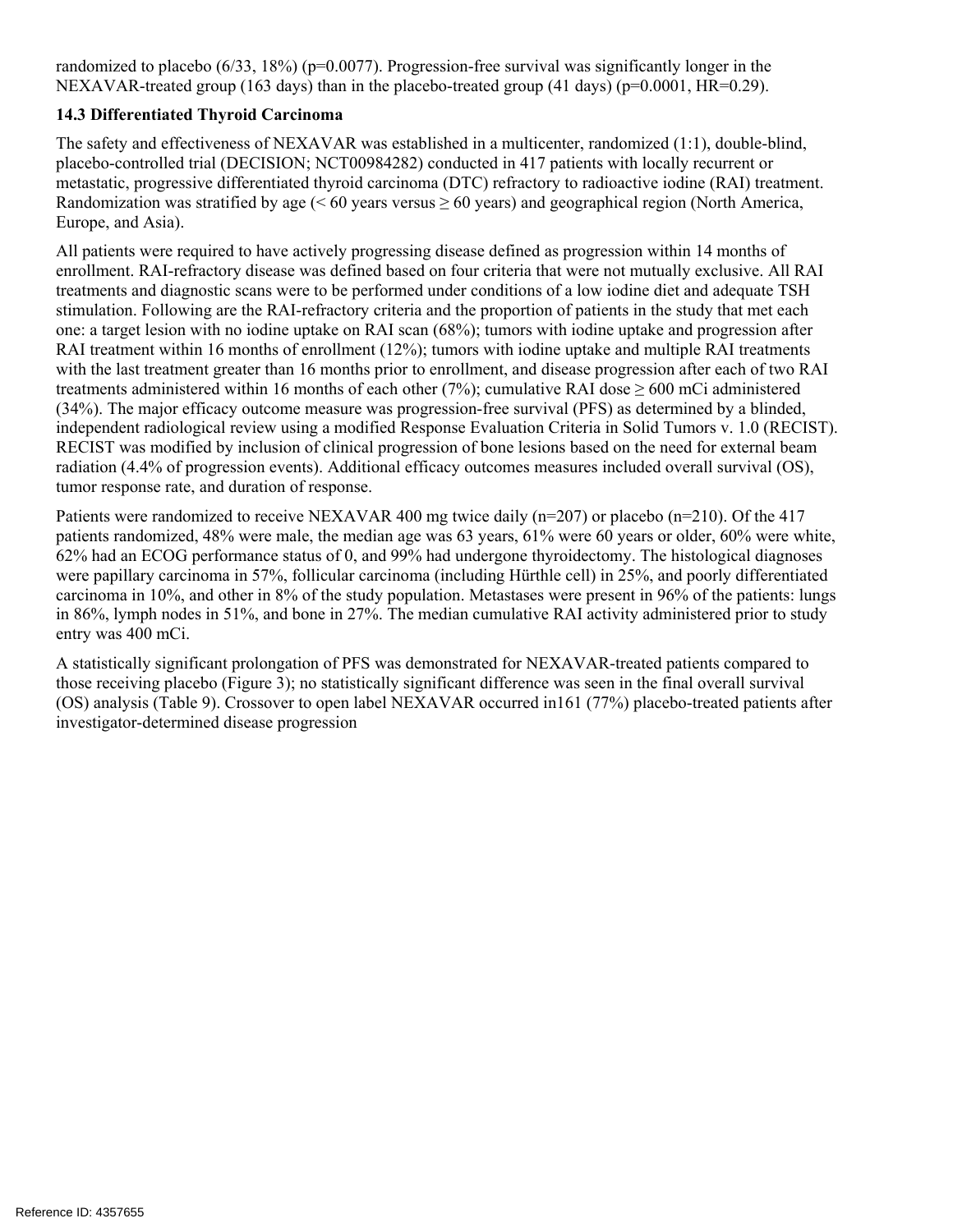#### **Table 9: Efficacy Results from DECISION in Differentiated Thyroid Carcinoma**

|                                                              | <b>NEXAVAR</b><br>$N = 207$ | <b>Placebo</b><br>$N = 210$ |  |  |  |  |
|--------------------------------------------------------------|-----------------------------|-----------------------------|--|--|--|--|
| <b>Progression-free Survival</b> <sup>1</sup>                |                             |                             |  |  |  |  |
| Number of Deaths or Progression                              | 113 (55%)                   | 136 (65%)                   |  |  |  |  |
| Median PFS in Months (95% CI)                                | 10.8(9.1, 12.9)             | 5.8 (5.3, 7.8)              |  |  |  |  |
| Hazard Ratio (95% CI)                                        |                             | 0.59(0.46, 0.76)            |  |  |  |  |
| P-value $2$                                                  |                             | < 0.001                     |  |  |  |  |
| Overall Survival <sup>3</sup>                                |                             |                             |  |  |  |  |
| Number of Deaths                                             | 103 (49.8%)                 | 109 (51.9%)                 |  |  |  |  |
| Median OS in Months (95% CI)                                 | 42.8 (34.6, 52.6)           | 39.4 (32.7, 51.4)           |  |  |  |  |
| Hazard Ratio (95% CI)                                        |                             | 0.92(0.71, 1.21)            |  |  |  |  |
| $P-value2$                                                   |                             | 0.570                       |  |  |  |  |
| <b>Objective Response</b>                                    |                             |                             |  |  |  |  |
| Number of Objective Responders <sup>4</sup>                  | 24 (12%)                    | $1(0.5\%)$                  |  |  |  |  |
| $(95\% \text{ CI})$                                          | $(7.6\%, 16.8\%)$           | $(0.01\%, 2.7\%)$           |  |  |  |  |
| Median Duration of Response in Months<br>$(95\% \text{ CI})$ | 10.2(7.4, 16.6)             | NE                          |  |  |  |  |

<sup>1</sup> Independent radiological review

<sup>2</sup> Two-sided log-rank test stratified by age (< 60 years,  $\geq$  60 years) and geographic region (North America,

Europe, Asia)

<sup>3</sup> Conducted after 212 events, which occurred 36 months after the primary PFS analysis.

4 All objective responses were partial responses

 $NR = Not Reached, CI = Confidence interval, NE = Not Estimable$ 

#### **Figure 3: Kaplan-Meier Curve of Progression-Free Survival in DECISION (DTC)**

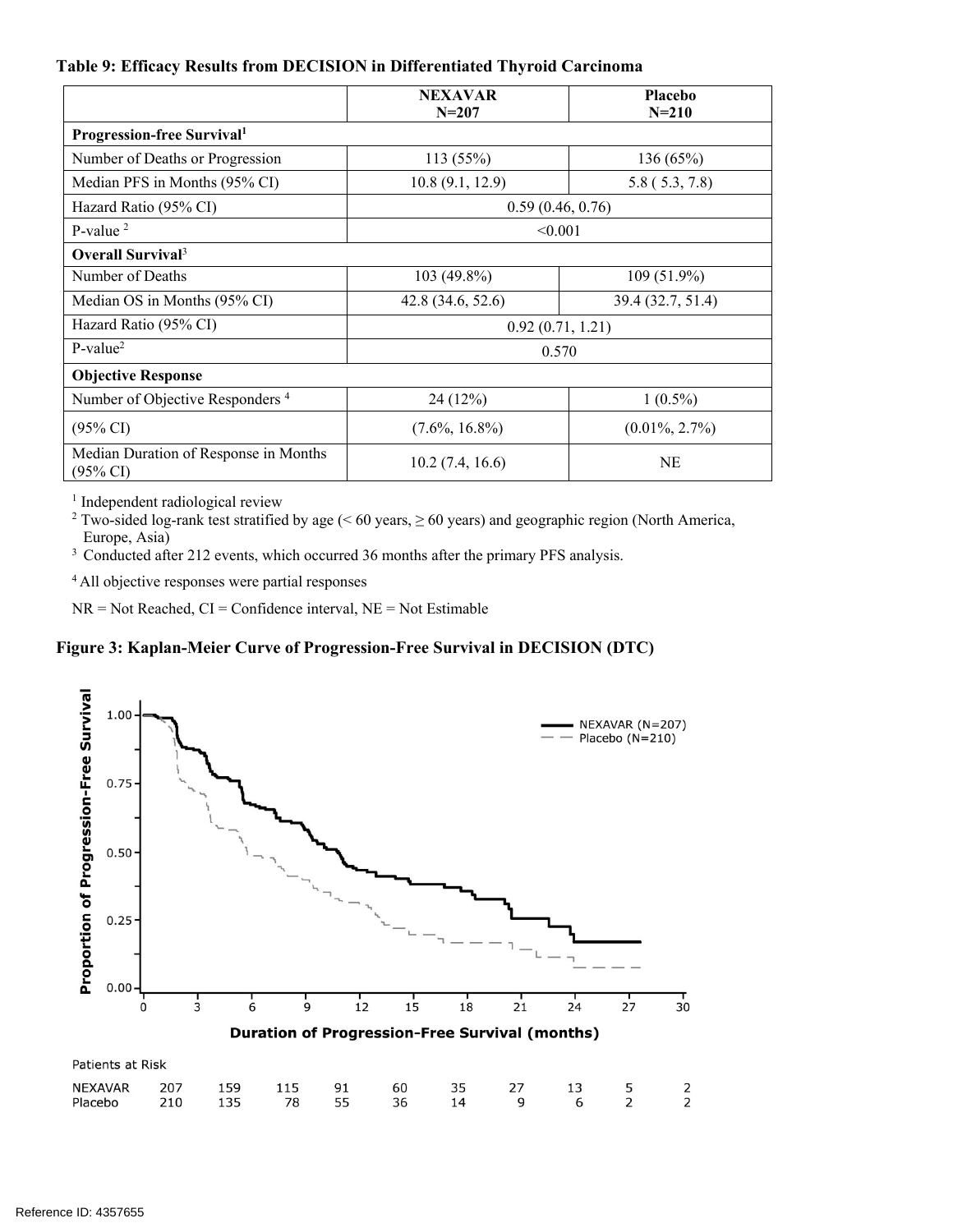# **16 HOW SUPPLIED/STORAGE AND HANDLING**

NEXAVAR tablets are supplied as round, biconvex, red film-coated tablets, debossed with the "Bayer cross" on one side and "200" on the other side, each containing sorafenib tosylate equivalent to 200 mg of sorafenib.

Bottles of 120 tablets NDC 50419-488-58

# **Storage**

Store at 25° C (77° F); excursions permitted to 15–30° C (59–86° F) (see USP controlled room temperature). Store in a dry place.

# **17 PATIENT COUNSELING INFORMATION**

### *See FDA-approved Patient Labeling*

### **Cardiovascular Events**

Discuss with patients that cardiac ischemia and/or infarction and congestive heart failure, have been reported during NEXAVAR treatment, and that they should immediately report any episodes of chest pain or other symptoms of cardiac ischemia or congestive heart failure *[see Warnings and Precautions (5.1)].* 

# **Bleeding**

Inform patients that NEXAVAR can increase the risk of bleeding and that they should promptly report any episodes of bleeding *[see Warnings and Precautions (5.2)].*

Inform patients that bleeding or elevations in the International Normalized Ratio (INR) have been reported in some patients taking warfarin while on NEXAVAR and that their INR should be monitored regularly *[see Warnings and Precautions (5.6)].*

### **Hypertension**

Inform patients that hypertension can develop during NEXAVAR treatment, especially during the first six weeks of therapy, and that blood pressure should be monitored regularly during treatment *[see Warnings and Precautions (5.3)].*

# **Skin Reactions**

Advise patients of the possible occurrence of hand-foot skin reaction and rash during NEXAVAR treatment and appropriate countermeasures *[see Warnings and Precautions (5.4)].* 

# **Gastrointestinal Perforation**

Advise patients that cases of gastrointestinal perforation have been reported in patients taking NEXAVAR *[see Warnings and Precautions (5.5)].*

#### **Wound Healing Complications**

Inform patients that temporary interruption of NEXAVAR is recommended in patients undergoing major surgical procedures *[see Warnings and Precautions (5.7)]*.

# **QT Interval Prolongation**

Inform patients with a history of prolonged QT interval that NEXAVAR can worsen the condition *[see Warnings and Precautions (5.9) and Clinical Pharmacology (12.2)]*.

# **Drug-Induced Hepatitis**

Inform patients that NEXAVAR can cause hepatitis which may result in hepatic failure and death. Advise patients that liver function tests should be monitored regularly during treatment and to report signs and symptoms of hepatitis *[see Warnings and Precautions (5.10)].*

# **Embryo-Fetal Toxicity**

Advise females to inform their healthcare provider if they are pregnant or become pregnant. Inform female patients of the risk to a fetus and potential loss of pregnancy *[see Use in Specific Populations (8.1)].* Advise females of reproductive potential to use effective contraception during treatment with NEXAVAR and for 6 months after the last dose. Advise male patients with female partners of reproductive potential or who are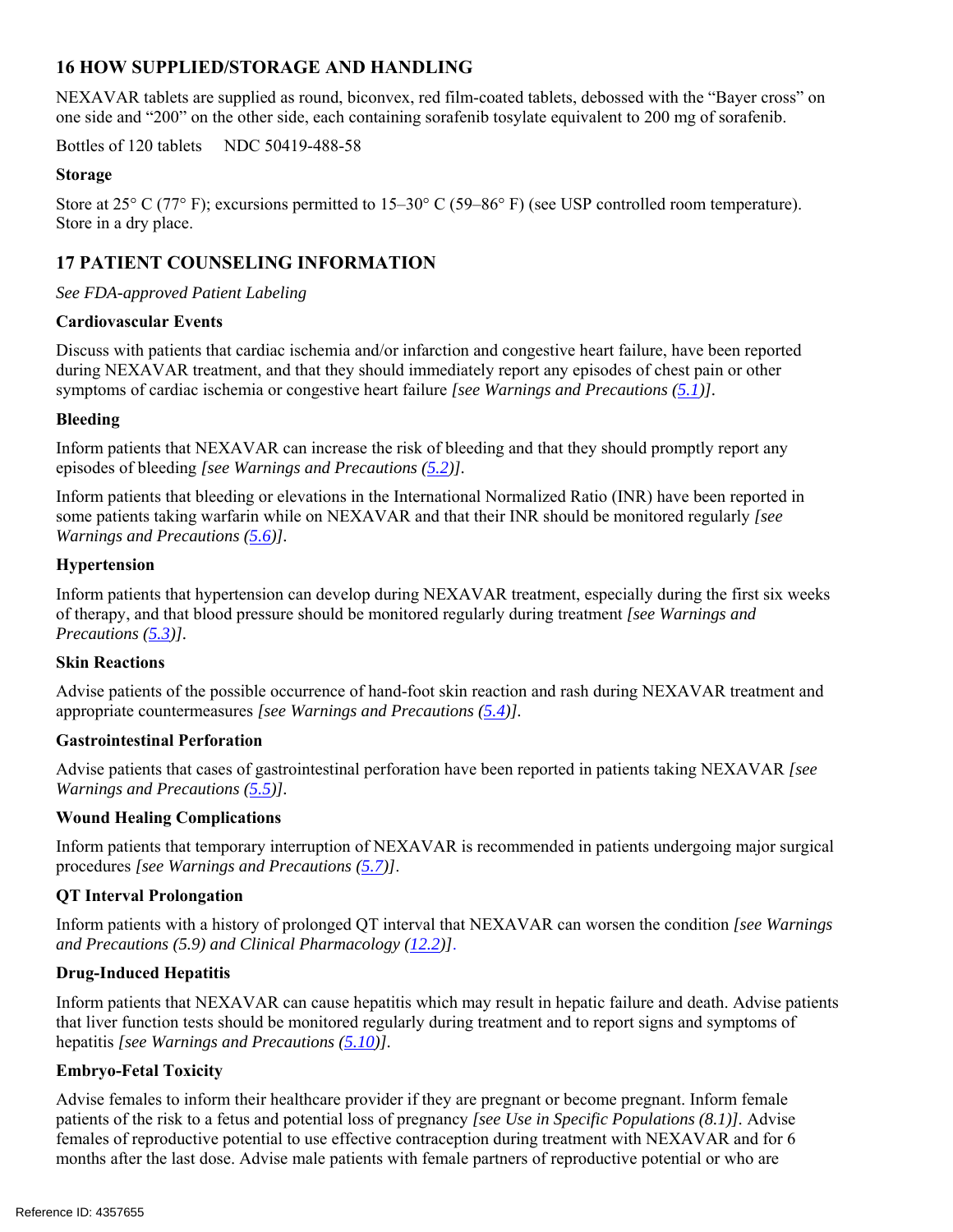pregnant to use effective contraception during treatment with NEXAVAR and for 3 months after receiving the last dose of NEXAVAR *[see Warnings and Precautions (5.11), Use in Specific Populations (8.1, 8.3)].*

#### **Lactation**

Advise patients not to breastfeed while taking NEXAVAR and for 2 weeks after receiving the last dose of NEXAVAR *[see Use in Specific Populations (8.2)].* 

#### **Missed Doses**

Instruct patients that if a dose of NEXAVAR is missed, the next dose should be taken at the regularly scheduled time, and not double the dose. Instruct patients to contact their healthcare provider immediately if they take too much NEXAVAR.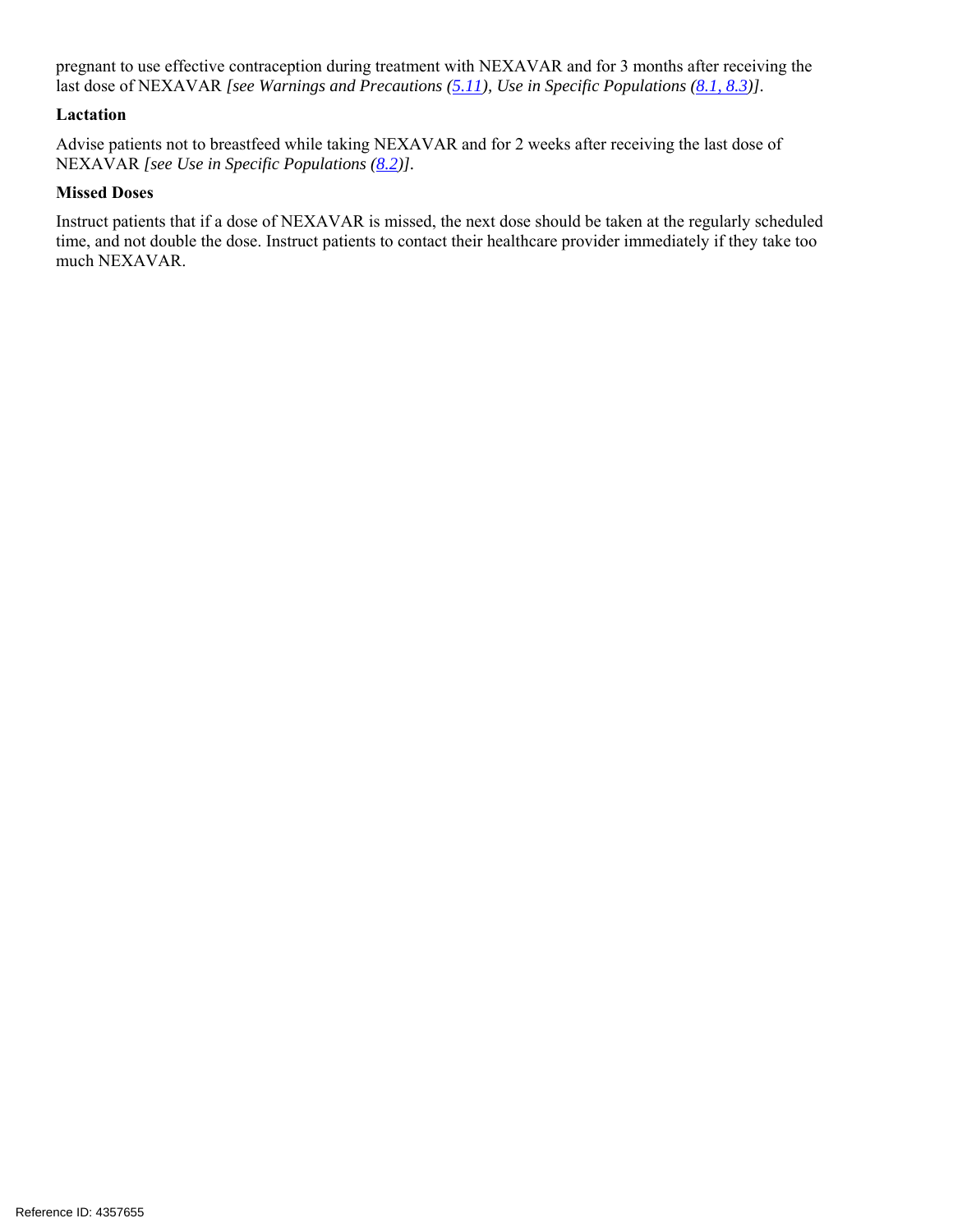#### **Patient Information NEXAVAR® (NEX-A-VAR) (sorafenib) tablets, oral**

#### **What is NEXAVAR?**

NEXAVAR is a prescription medicine used to treat:

- a type of liver cancer called hepatocellular carcinoma (HCC) that cannot be removed by surgery
- a type of kidney cancer called renal cell carcinoma (RCC)
- a type of thyroid cancer called differentiated thyroid carcinoma (DTC) that can no longer be treated with radioactive iodine and is progressing
- It is not known if NEXAVAR is safe and effective in children.

#### **Do not take NEXAVAR if you:**

- are allergic to sorafenib or any of the other ingredients in NEXAVAR. See the end of this leaflet for a complete list of ingredients in NEXAVAR.
- have squamous cell lung cancer and receive carboplatin and paclitaxel.

#### **Before taking NEXAVAR, tell your healthcare provider about all of your medical conditions including if you:**

- have heart problems including a condition called "congenital long QT syndrome"
- have chest pain
- have abnormal magnesium, potassium, or calcium blood levels
- have bleeding problems
- have high blood pressure
- plan to have any surgical procedures or have had recent surgery
- are pregnant or plan to become pregnant. NEXAVAR may harm your unborn baby. Tell your healthcare provider right away if you become pregnant during treatment with NEXAVAR.
	- **For females** who are able to become pregnant:
	- o Your healthcare should do a pregnancy test before you start treatment with NEXAVAR.
	- o Use effective birth control (contraception) during your treatment with NEXAVAR and for 6 months after the last dose of NEXAVAR.

**For males** with female partners who are able to become pregnant:

- Use effective birth control (contraception) during your treatment with NEXAVAR and for 3 months after the last dose of NEXAVAR.
- are breastfeeding or plan to breastfeed. It is not known if NEXAVAR passes into your breast milk. Do not breastfeed during treatment with NEXAVAR and for 2 weeks after receiving the last dose of NEXAVAR.

#### **Tell your healthcare provider about all the medicines you take,** including prescription and over-thecounter medicines, vitamins, and herbal supplements.

Especially tell your healthcare provider if you take the medicine warfarin.

# **How should I take NEXAVAR?**

- Take NEXAVAR exactly as your healthcare provider tells you to take it.
- Take NEXAVAR 2 times a day. Your healthcare provider may change your dose, temporarily stop treatment or completely stop treatment with NEXAVAR if you have side effects.
- Take NEXAVAR without food (at least 1 hour before or 2 hours after a meal).
- If you miss a dose of NEXAVAR, skip the missed dose, and take your next dose at your regular time. Do not double your dose of NEXAVAR.

 If you take too much NEXAVAR call your doctor or go to the nearest hospital emergency room right away. **What are the possible side effects of NEXAVAR?** 

# **NEXAVAR may cause serious side effects, including:**

- **decreased blood flow to the heart, heart attack and heart failure.** Get emergency help right away if you get symptoms such as chest pain, shortness of breath, racing heartbeat, swelling in lower legs, feet and abdomen, feel lightheaded or faint, tiredness, nausea, vomiting, or sweat a lot.
- **increased risk of bleeding. Bleeding is a common side effect of** NEXAVAR that can be serious and can lead to death. Tell your healthcare provider right away if you have any signs of bleeding during treatment with NEXAVAR:
	- o vomiting blood or if your vomit looks like coffeegrounds
	- o pink or brown urine
	- o red or black (looks like tar) stools
	- o coughing up blood or blood clots
- o heavier than normal menstrual cycle
- o unusual vaginal bleeding
- o frequent nose bleeds
- o bruising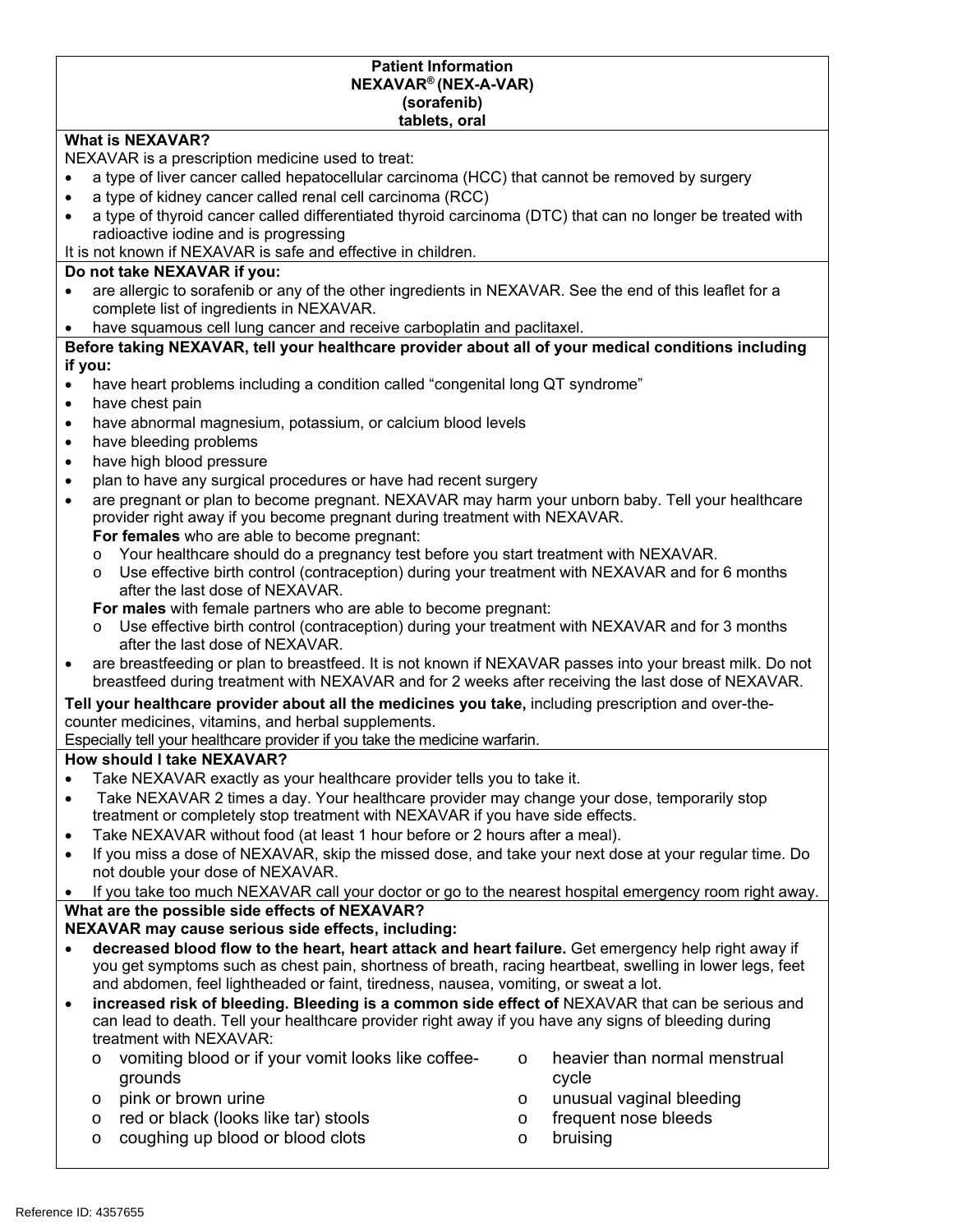| $\bullet$                                                                                                                                                        | high blood pressure. High blood pressure is a common side effect of NEXAVAR and can be serious.<br>Your blood pressure should be checked every week during the first 6 weeks of starting NEXAVAR. Your<br>blood pressure should be checked regularly and any high blood pressure should be treated during<br>treatment with NEXAVAR.                                                           |                                                   |  |  |  |
|------------------------------------------------------------------------------------------------------------------------------------------------------------------|------------------------------------------------------------------------------------------------------------------------------------------------------------------------------------------------------------------------------------------------------------------------------------------------------------------------------------------------------------------------------------------------|---------------------------------------------------|--|--|--|
| $\bullet$                                                                                                                                                        | skin problems. A condition called hand-foot skin reactions and skin rash are common with NEXAVAR<br>treatment and can be severe. NEXAVAR may also cause severe skin and mouth reactions that can be<br>life-threatening. Tell your healthcare provider if you have any of the following symptoms:<br>skin rash<br>$\circ$                                                                      |                                                   |  |  |  |
|                                                                                                                                                                  | skin redness<br>$\circ$                                                                                                                                                                                                                                                                                                                                                                        |                                                   |  |  |  |
|                                                                                                                                                                  | pain or swelling<br>O                                                                                                                                                                                                                                                                                                                                                                          |                                                   |  |  |  |
|                                                                                                                                                                  | blistering and peeling of your skin<br>$\circ$                                                                                                                                                                                                                                                                                                                                                 |                                                   |  |  |  |
|                                                                                                                                                                  | blistering and peeling on the inside of your mouth<br>$\circ$                                                                                                                                                                                                                                                                                                                                  |                                                   |  |  |  |
|                                                                                                                                                                  | blisters on the palms of your hand or soles of your feet<br>$\circ$                                                                                                                                                                                                                                                                                                                            |                                                   |  |  |  |
| $\bullet$                                                                                                                                                        | an opening in the wall of your stomach or intestines (gastrointestinal perforation). Tell your<br>healthcare provider right away if you get fever, nausea, vomiting or severe stomach (abdominal) pain.                                                                                                                                                                                        |                                                   |  |  |  |
| $\bullet$                                                                                                                                                        | possible wound healing problems. If you need to have a surgical procedure, tell your healthcare                                                                                                                                                                                                                                                                                                |                                                   |  |  |  |
|                                                                                                                                                                  | provider that you are taking NEXAVAR. NEXAVAR may need to be stopped until your wound heals after<br>some types of surgery.                                                                                                                                                                                                                                                                    |                                                   |  |  |  |
|                                                                                                                                                                  | changes in the electrical activity of your heart called QT prolongation. QT prolongation can cause                                                                                                                                                                                                                                                                                             |                                                   |  |  |  |
|                                                                                                                                                                  | irregular heartbeats that can be life-threatening. Your healthcare provider may do tests during your<br>treatment with NEXAVAR to check the levels of potassium, magnesium, and calcium in your blood, and                                                                                                                                                                                     |                                                   |  |  |  |
|                                                                                                                                                                  | check the electrical activity of your heart with an electrocardiogram (ECG). Tell your healthcare provider                                                                                                                                                                                                                                                                                     |                                                   |  |  |  |
|                                                                                                                                                                  | right away if you feel faint, lightheaded, dizzy or feel your heart beating irregularly or fast during your                                                                                                                                                                                                                                                                                    |                                                   |  |  |  |
|                                                                                                                                                                  | treatment with NEXAVAR.                                                                                                                                                                                                                                                                                                                                                                        |                                                   |  |  |  |
| $\bullet$                                                                                                                                                        | liver problems (drug-induced hepatitis). NEXAVAR may cause liver problems that may lead to liver<br>failure and death. Your healthcare provider will do blood tests to check your liver function regularly during                                                                                                                                                                              |                                                   |  |  |  |
|                                                                                                                                                                  | your treatment with NEXAVAR. Tell your healthcare provider right away if you develop any of the                                                                                                                                                                                                                                                                                                |                                                   |  |  |  |
|                                                                                                                                                                  | following symptoms:                                                                                                                                                                                                                                                                                                                                                                            |                                                   |  |  |  |
|                                                                                                                                                                  | yellowing of your skin or the whites of your<br>O                                                                                                                                                                                                                                                                                                                                              | pain on the right side of your stomach<br>$\circ$ |  |  |  |
|                                                                                                                                                                  | eyes                                                                                                                                                                                                                                                                                                                                                                                           | area                                              |  |  |  |
|                                                                                                                                                                  | dark "tea-colored" urine<br>O                                                                                                                                                                                                                                                                                                                                                                  | bleeding or bruising more easily than<br>$\circ$  |  |  |  |
|                                                                                                                                                                  | light-colored bowel movements (stools)<br>$\circ$                                                                                                                                                                                                                                                                                                                                              | normal                                            |  |  |  |
|                                                                                                                                                                  | worsening nausea or vomiting<br>O                                                                                                                                                                                                                                                                                                                                                              | loss of appetite<br>$\circ$                       |  |  |  |
| $\bullet$                                                                                                                                                        | change in thyroid hormone levels. If you have differentiated thyroid cancer, you can have changes in<br>your thyroid hormone levels during treatment with NEXAVAR. Your healthcare provider may need to<br>change your dose of thyroid medicine during treatment with NEXAVAR. Your healthcare provider should<br>check your thyroid hormone levels every month during treatment with NEXAVAR. |                                                   |  |  |  |
|                                                                                                                                                                  | The most common side effects of NEXAVAR include:                                                                                                                                                                                                                                                                                                                                               |                                                   |  |  |  |
|                                                                                                                                                                  | diarrhea (frequent or loose bowel<br>O                                                                                                                                                                                                                                                                                                                                                         | o weight loss                                     |  |  |  |
|                                                                                                                                                                  | movements)                                                                                                                                                                                                                                                                                                                                                                                     | o loss of appetite                                |  |  |  |
|                                                                                                                                                                  | tiredness<br>O                                                                                                                                                                                                                                                                                                                                                                                 | o nausea                                          |  |  |  |
|                                                                                                                                                                  | infection<br>$\circ$                                                                                                                                                                                                                                                                                                                                                                           | o stomach-area (abdomen) pain                     |  |  |  |
|                                                                                                                                                                  | hair thinning or patchy hair loss<br>O                                                                                                                                                                                                                                                                                                                                                         | o low blood calcium levels in people with         |  |  |  |
|                                                                                                                                                                  | rash<br>O                                                                                                                                                                                                                                                                                                                                                                                      | differentiated thyroid cancer                     |  |  |  |
| NEXAVAR may cause fertility problems in males. This may affect your ability to father a child. Talk to your<br>healthcare provider if this is a concern for you. |                                                                                                                                                                                                                                                                                                                                                                                                |                                                   |  |  |  |
|                                                                                                                                                                  | These are not all of the possible side effects of NEXAVAR. Call your doctor for medical advice about side                                                                                                                                                                                                                                                                                      |                                                   |  |  |  |
|                                                                                                                                                                  | effects. You may report side effects to FDA at 1-800-FDA-1088.                                                                                                                                                                                                                                                                                                                                 |                                                   |  |  |  |
|                                                                                                                                                                  | How should I store NEXAVAR?                                                                                                                                                                                                                                                                                                                                                                    |                                                   |  |  |  |
|                                                                                                                                                                  | Store NEXAVAR tablets at room temperature between 68° F to 77° F (20° C to 25° C).                                                                                                                                                                                                                                                                                                             |                                                   |  |  |  |
|                                                                                                                                                                  | Store NEXAVAR tablets in a dry place.                                                                                                                                                                                                                                                                                                                                                          |                                                   |  |  |  |
|                                                                                                                                                                  | Keep NEXAVAR and all medicines out of the reach of children.                                                                                                                                                                                                                                                                                                                                   |                                                   |  |  |  |
|                                                                                                                                                                  | General information about the safe and effective use of NEXAVAR                                                                                                                                                                                                                                                                                                                                |                                                   |  |  |  |
|                                                                                                                                                                  | Medicines are sometimes prescribed for purposes other than those listed in a Patient Information leaflet. Do<br>not use NEXAVAR for a condition for which it is not prescribed. Do not give NEXAVAR to other people even if                                                                                                                                                                    |                                                   |  |  |  |

they have the same symptoms you have. It may harm them. You can ask your healthcare provider or pharmacist for information about NEXAVAR that is written for health professionals.